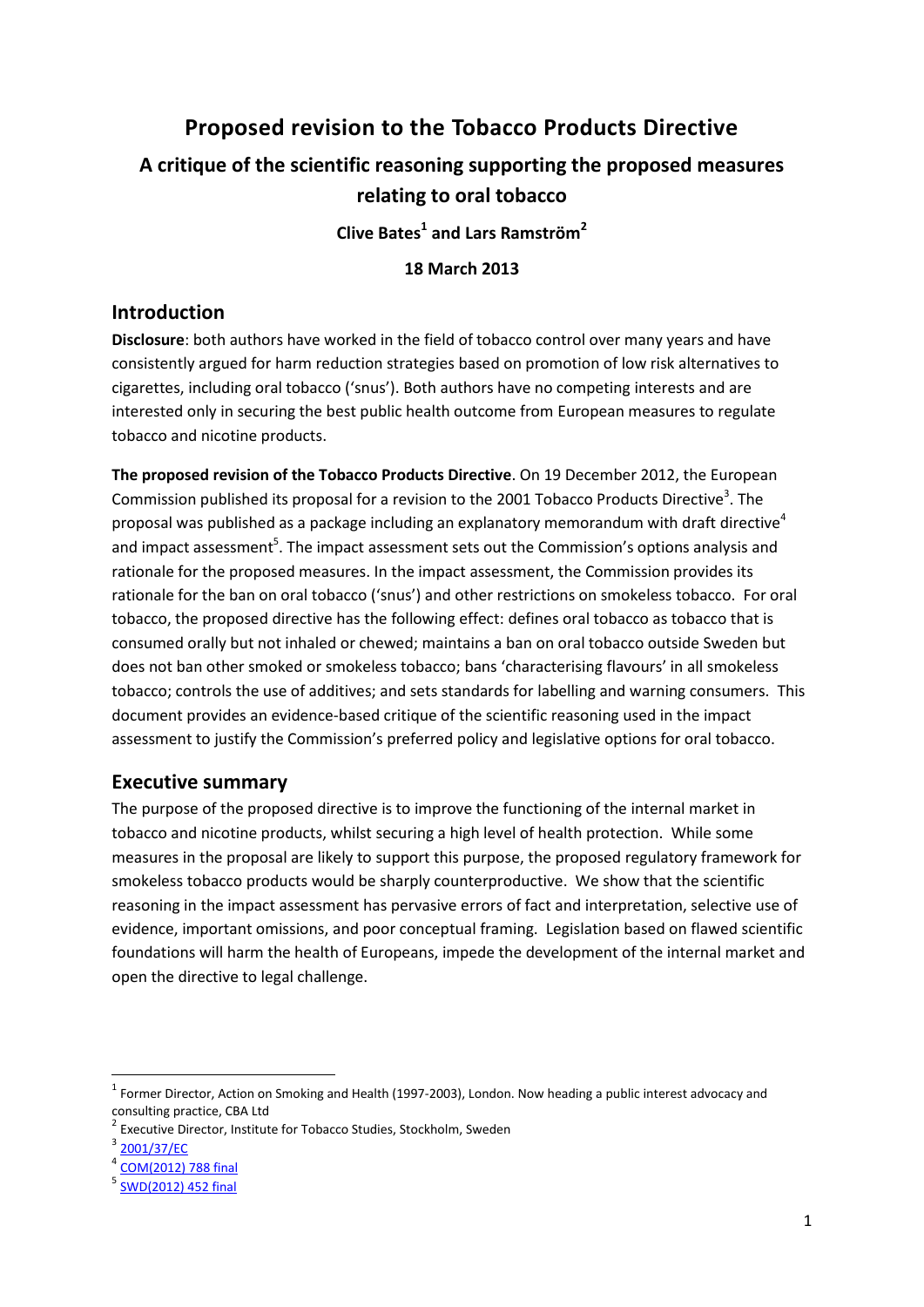#### *Summary of the critique of the impact assessment*

The case for the Commission's preferred options rests on several arguments set out in the Impact Assessment:

- Harmful and addictive nature of oral tobacco use
- Inconclusive effectiveness on whether oral tobacco is effective in smoking cessation
- Risks of initiation, through creation of a 'gateway' into smoking or tobacco use
- Risks of 'dual use', through which oral tobacco will maintain smoking where users might otherwise quit tobacco use completely
- The use of characterising flavours to make the product more attractive
- Application of the precautionary principle to justify a ban where there is uncertainty about the science

The analysis that forms the body of this document shows the Commission's scientific reasoning to be fundamentally flawed. The Commission's case has failed to articulate the most important characteristics of oral tobacco, which are summarised here and developed through the detailed critique later in this analysis.

- **Health risks of snus are low**. The impact assessment seeks to establish that oral tobacco is associated with various diseases, but mostly without quantifying risk or harm. No-one argues that snus is perfectly safe, but *how unsafe* is important. What should matter to a regulator or legislator is the following: (1) that the *excess risk* of prolonged snus use compared to being a non-tobacco user is small and comparable with other lifestyle risks; (2) that the *relative risk* compared to smoking, for which it is a viable alternative, is very low, and thus presents opportunities for harm reduction and health benefits – and these are strongly evident in Sweden.
- **Relative risk compared to smoking is very low**. The relative risk of use of oral tobacco in the form of Swedish snus is *at least* 90% less than cigarette smoking and at the low end of the spectrum of risk arising from smokeless tobacco products. It is the least hazardous form of tobacco available, yet most severely regulated.
- **Health** *benefits* **from harm reduction are significant**. Oral tobacco can substitute for cigarette use and provide a substantial health benefit for those who switch. The *health benefit* arising from 'harm reduction' is unambiguously clear in Sweden, which has by far the lowest rates of smoking and smoking related disease in Europe. It takes particularly perverse reasoning to argue that the product that has created Europe's best tobacco-related *health outcomes* should be deliberately denied elsewhere. This has happened largely through the action of consumers and a competitive market for a much safer alternative to cigarettes, yet the ban on snus has the supposed purpose of improving the functioning of the internal market.
- **No significant gateway effects have been found**. Weight of evidence suggests that where oral tobacco is in widespread use it does not cause initiation, create new smokers or show any significant gateway effects. Its effect is to reduce smoking and to act as an exit not entrance.
- **Oral tobacco is an effective aid to smoking cessation**. That oral tobacco has been widely used as a smoking cessation aid and has been more effective than NRT.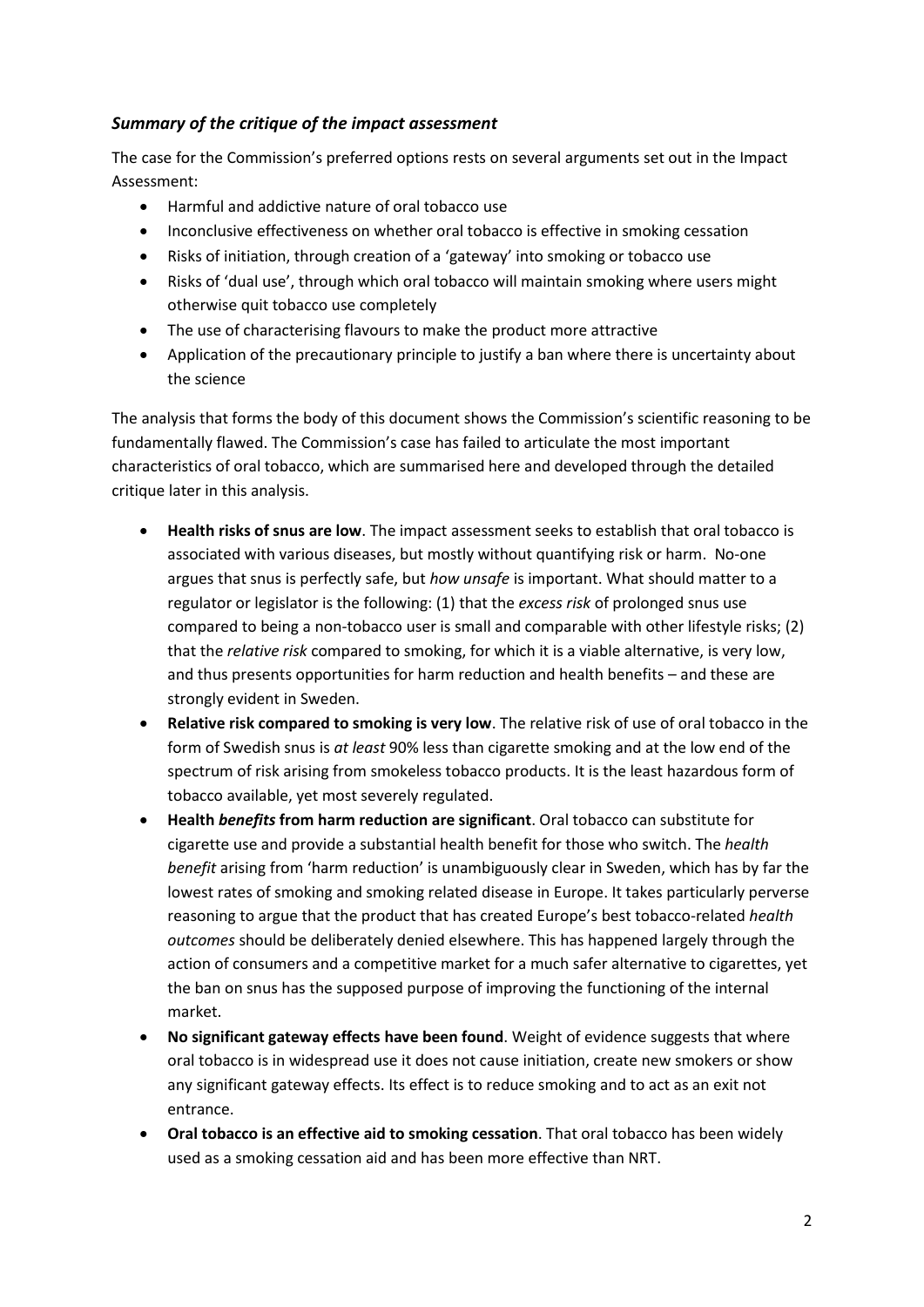- **Oral tobacco marginalises rather than encourages smoking**. A tiny fraction of users in Sweden use both snus and cigarettes. By reducing the visibility of smoking at home and in public, smokeless tobacco supports 'denormalisation' of smoking, not continued smoking.
- **Making snus relatively less attractive than cigarettes is dangerous.** Characterising flavours are integral to the viability of oral tobacco as a product category and as an alternative to smoking, but only a marginal part of the cigarette market. Making snus relatively less attractive by banning characterising flavours may cause users to return to smoking or never switch to snus from smoking – and so cause more harm.
- **Proper application of the precautionary principle would mean lifting the ban.** The Commission's own guidelines on the precautionary principle have not been followed, and this principle cannot be used to justify the ban on the grounds that snus is harmful and addictive. Application of the precautionary principle also requires assessment of the *unintended costs and risks of the ban itself* – and, on the available evidence, the estimated impact of denying smokers safer alternatives would be substantial.

### *Legal importance of sound scientific foundations for the proposed directive*

The quality of scientific reasoning in these documents is important. This is not just because European citizens naturally hope and expect that laws are based on sound science, but because law-makers are constrained by various principles written into the governing treaties of the European Union<sup>6</sup>, which may be violated if the underlying scientific case is flawed. These principles include: proper legal base; proportionality; subsidiarity; non-discrimination; free movement of goods facilitated by the approximation of laws, with the aim of a high level of health protection; and obligations to consult and to give reasons for measures. The draft directive does, at face value, conflict with several of these principles where it concerns oral tobacco:

- impedes free movement of goods and competition between tobacco products by banning sales of oral tobacco outside Sweden;
- restricts competition by regulating product characteristics, for example by banning characterising flavours, and adversely affects the competitive balance between smoking and smokeless tobacco;
- imposes the most severe restriction, a ban, on the least risky products, so appears disproportionate;
- treats similar products with discriminatory differences in regulation some forms of smokeless tobacco are allowed and lightly regulated but others are banned, depending on whether the product is sucked or chewed once in the mouth.

It is conceivable that these apparent breaches of basic principle may be acceptable, *but only if there is robust science-based health protection justification*. This critique shows the scientific justification is wholly inadequate and the justification for the ban on snus used in the 2003-4 case before the European Court of Justice<sup>7</sup> would not be sustainable now, given the available evidence and quality of scientific reasoning in the impact assessment.

1

<sup>&</sup>lt;sup>6</sup> Primarily th[e Treaty on the European Union](http://eur-lex.europa.eu/LexUriServ/LexUriServ.do?uri=OJ:C:2010:083:0013:0046:en:PDF) and [Treaty on the Functioning of the European Union](http://eur-lex.europa.eu/LexUriServ/LexUriServ.do?uri=OJ:C:2010:083:0047:0200:en:PDF)

 $^7$  [Case C-210-03](http://curia.europa.eu/juris/liste.jsf?language=en&jur=C,T,F&num=210/03&td=ALL) Judgment of the Court (Grand Chamber) of 14 December 2004. The Queen, on the application of: Swedish Match AB and Swedish Match UK Ltd v Secretary of State for Health.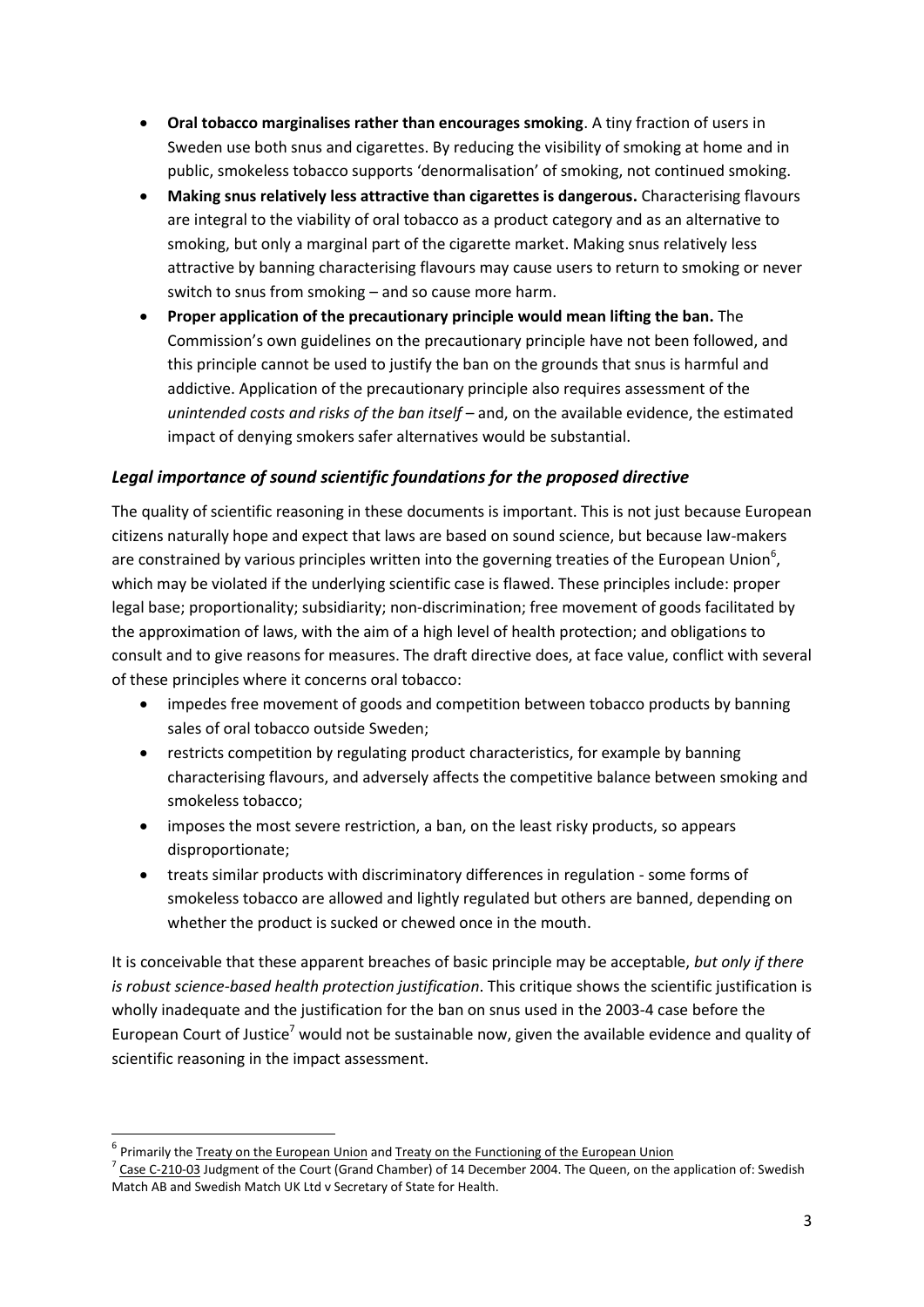#### *What should be done?*

Mainstream scientific opinion does not support the European Commission's case. The report of the SCENIHR committee (2008) for the Commission provides no basis for a ban and substantial evidence to justify replacing a ban with regulation of ingredients. The WHO Study Group on Tobacco Regulation (WHO TobReg 2009), Royal College of Physicians (2007), European Monitoring Centre for Drugs and Drug Addiction (2010) all argue for ingredients regulation for common standards for product toxicity for all smokeless tobacco. Fifteen eminent scientists and experts wrote to Commissioner Dalli in May 2011 to argue this case (Axell T. *et al*, 2011). These views have not been faithfully represented in the impact assessment, but they support the regulatory option rejected by the Commission (option 1). There are many options for setting a regulatory standard for smokeless tobacco which would both protect health and improve functioning of the internal market. The obvious, proportional and non-discriminatory way to establish a single market in smokeless tobacco products is to regulate the toxicity of the products. This is exactly the proposal of the WHO Study Group on Tobacco Regulation (WHO TobReg 2009)

#### **3. Report on setting regulatory limits for carcinogens in smokeless tobacco 3.9 Recommendations**

- All products that deliver nicotine for human consumption should be regulated
- Smokeless tobacco products should be regulated by controlling the contents of the products
- The metric for measuring toxicants in smokeless tobacco should be the amount per gram of dry weight of tobacco
- Initially, upper limits should be set for two nitrosamines N-nitrosonornicotine (NNN) and 4- (methylnitrosamino)-1-(3-pyridyl)-1-butanone (NNK), and one polycyclic aromatic hydrocarbon, benzo[a]pyrene
- The combined concentration of NNN plus NNK in smokeless tobacco should be limited to 2  $\mu$ g/g dry weight of tobacco
- The concentration of benzo[a]pyrene in smokeless tobacco should be limited to 5 ng/g dry weight of tobacco.
- Regulation of the distribution and sale of smokeless tobacco products should include a requirement for affixation of the date by which the product must be sold or returned to the manufacturer and a requirement for refrigeration of the product before sale in order to limit the increase in the concentration of nitrosamines that occurs over time of storage.

Other regulatory standards could be set for nitrites, heavy elements (cadmium, lead, arsenic, nickel, chromium) and pesticide residues – these are included in the voluntary Gothiatek standard, in use in Sweden (Rutqvist L et al 2011).

#### *Conclusion*

There has been ample opportunity for the Commission to develop policy and legislation based on sound science, and thereby to produce good legislation that is beneficial to the health of European Union citizens will not be struck down when tested in the courts. This critique suggests that science has been misused to justify a predetermined policy, rather than the policy developed on the basis of sound science.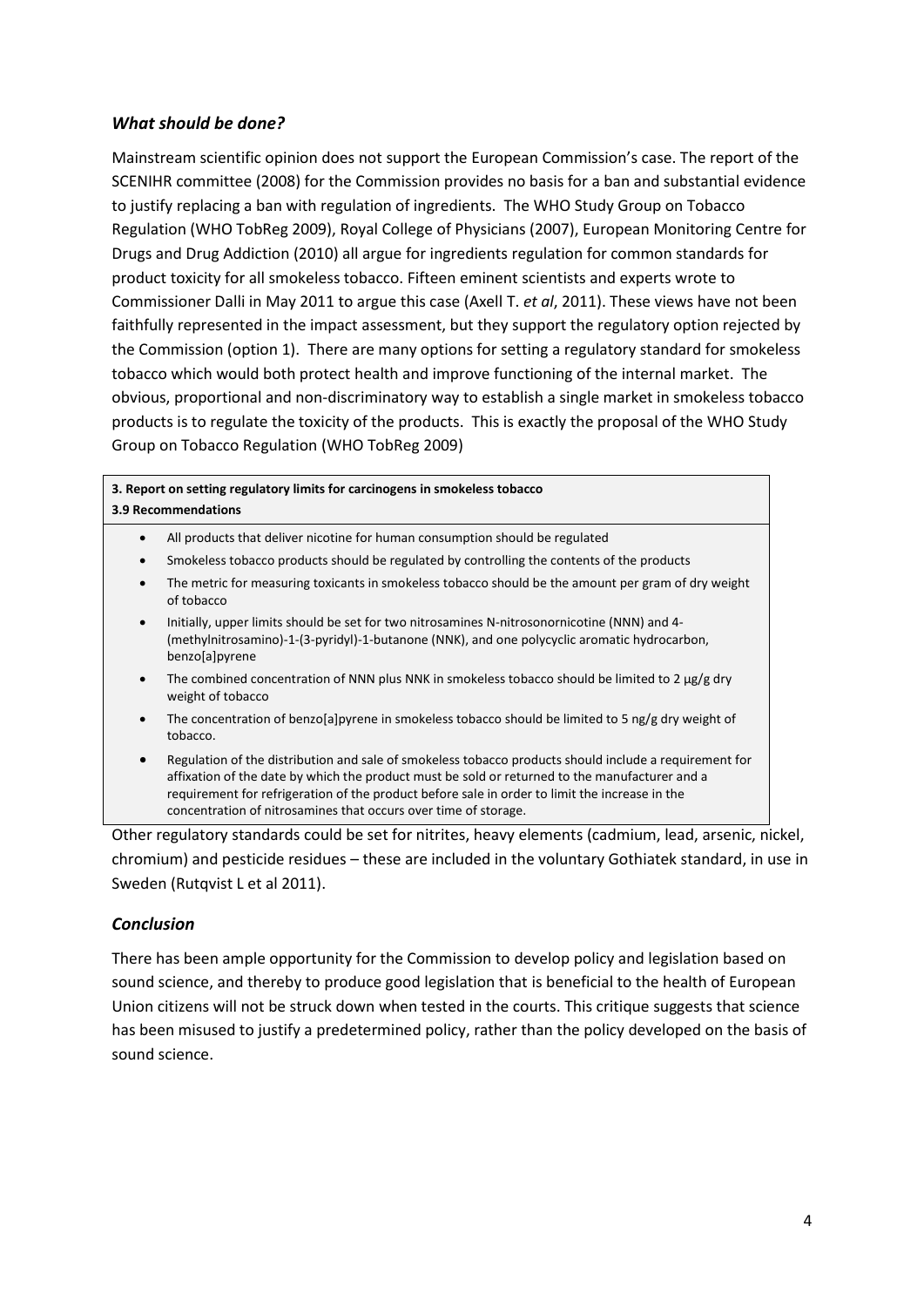# **The impact assessment as it relates to oral tobacco: an evidence based critique**

The substantive part of this document takes statements made in the impact assessment (IA) and provides comment based on best available scientific understanding. The critique covers the evidence related to the following:

- 1. Health risk and harm
- 2. Cessation, initiation and dual use changes in tobacco use status
- 3. Ban on characterising flavours and consequences of make oral tobacco relatively less attractive
- 4. Application of the precautionary principle

## **1. Critique of evidence on health risks and harm**

The presence of toxins and addictive agents in oral tobacco is only a concern to the extent that it causes health risks.

### *1.1. Poor and unquantified framing of risk*

*IA Statement* **(p.64) "In terms of health, all STP tobacco products contain nicotine and are addictive. They also contain carcinogenic substances, including tobacco specific N-nitrosamines (TSNA) and polycyclic aromatic hydrocarbons (PAH). The Scientific Committee on Emerging and Newly Identified Health Risks (SCENIHR) concluded, in its opinion on 6 February 2008, that STP in all its forms can cause cancer (with the pancreas as a main target organ) and are addictive.<sup>258</sup> The International Agency for Research on Cancer (IARC) has also classified smokeless tobacco as "carcinogenic to humans".<sup>259</sup> A study on smokeless tobacco and cancer from 2008 concludes that the cancer risk of smokeless tobacco users is probably lower than that of smokers but higher than that of non-tobacco users.<sup>260</sup>Studies show that STP are less hazardous to health than FMC<sup>257</sup> and even option 1 would prevent STP with increased toxicity or addictiveness to enter the market."** 

*Comment*: It is true that both TSNA and BaP (a human carcinogen included in the group of PAH) are present in snus, but it is important to distinguish between *cancer hazards* and *cancer risks*. *Cancer hazards* are agents that are capable to cause cancer under certain circumstances. *Cancer risks* are estimates of the carcinogenic effects expected from exposures to cancer hazards. This means that a cancer hazard can pose very low cancer risks at current exposure levels. In fact, a recent risk evaluation has indicated that the current levels of TSNA in Swedish snus are two orders of magnitude too low to be a risk factor for cancer (Nilsson, 2011).

PAH in snus products originate from air pollution and are present in trace amounts. *The levels are actually lower than those found in many foodstuffs.*

# *1.2. Overlooking the potential to reduce risks from the most toxic smokeless tobaccos through regulation*

*IA Statement* **(p.64): "There are many forms of smokeless tobacco products, which differ considerably in their composition and toxic potential. Some chewing tobacco products, in particular some products used by the South Asian community in the UK, according to a recent study, contain a wide range of toxic substances, such as tobacco-specific nitrosamines (TNSA) chromium, nickel and lead.<sup>261</sup> During the last two decades, the level of tobacco-specific**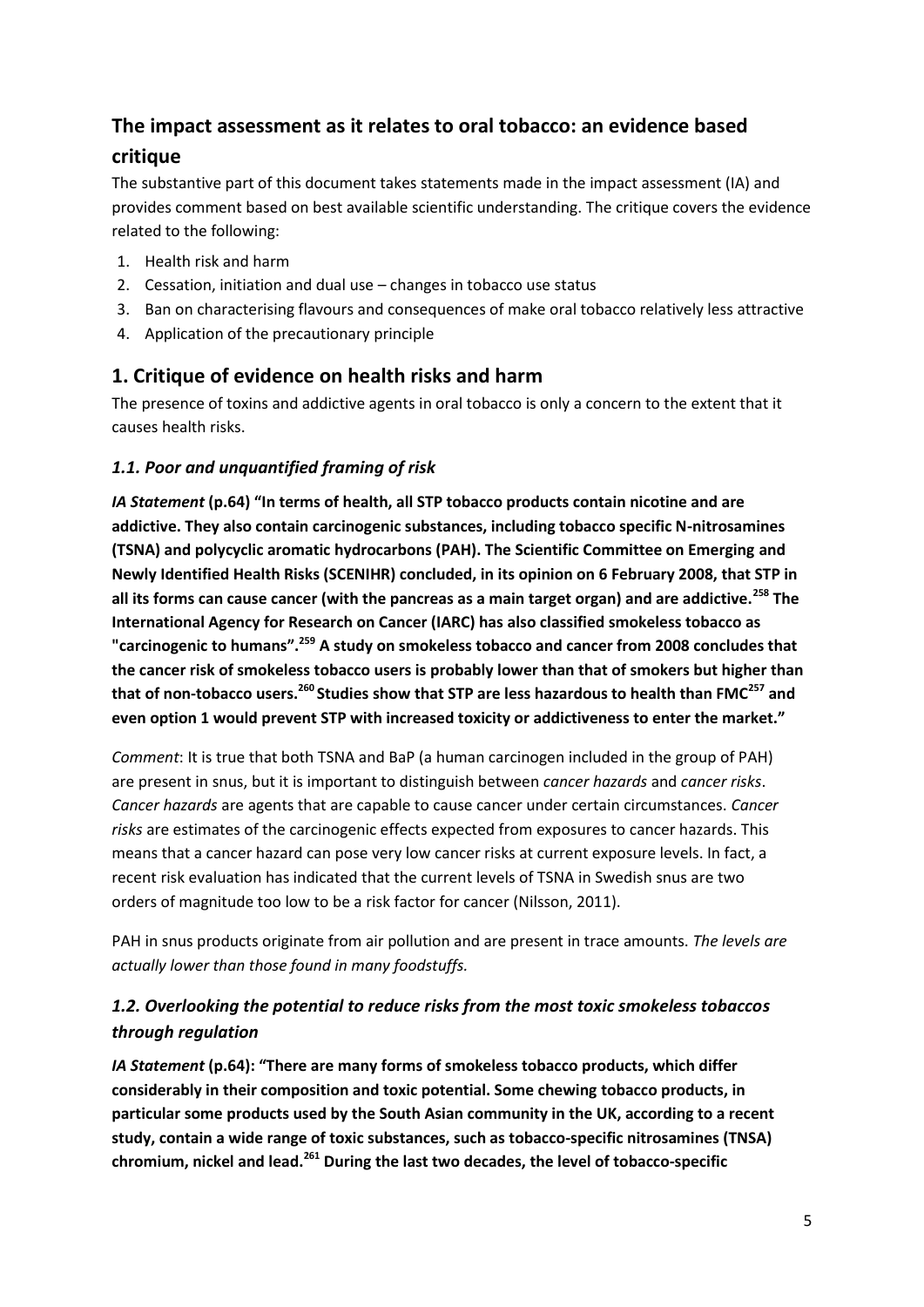**nitrosamines (TNSA), the major group of carcinogens in smokeless tobacco, has been considerably lowered in some STP, including Swedish oral tobacco (snus).<sup>262</sup> This means that the adverse health effects of snus might differ from other non-combustible tobacco products. However, it does not mean that snus or any other oral tobacco product is safe or harmless. Products with lower levels of carcinogenic tobacco-specific nitrosamines (TNSA) have also been on the market for too short time for any convincing support in favour of the presence or absence of a lower cancer risk. The WHO Study Group on Tobacco Product Regulation concludes in its report from 2009 that existing evidence has not established that lowering TSNA or PAH levels in smokeless tobacco will lower cancer risks.<sup>263</sup>"**

*Comment*: It is now generally recognised that there is *a risk continuum* among tobacco products. This continuum is referred to by WHO in the report "The scientific basis of tobacco product regulation (2008)" where it is stated that "cigarette smoke is the most hazardous form of nicotine intake, and medicinal nicotine the least hazardous. Among smokeless tobacco products on the market, products with low levels of nitrosamines, such as Swedish snus, are considerably less hazardous than cigarettes, while the risks associated with some products used in Africa and India approach those of smoking."

Snus is not safe and harmless. The important issue from a public health aspect is the *relative risk* of snus use compared to cigarette smoking and compared to other common lifestyle or consumption-related risks*.* The SCENIHR Report contains a section (3.8) on smokeless tobacco, public health, and the harm reduction argument, which was not addressed in the abstract or executive summary. One conclusion from this section is: "*Overall therefore, in relation to the risks of the above major smoking-related diseases, and with the exception of use in pregnancy, STP are clearly less hazardous, and in relation to respiratory and cardiovascular disease substantially less hazardous, than cigarette smoking*." A study using a modified Delphi approach to *estimate the relative hazard of snus concluded that the product was likely to be approximately 90% less harmful than smoking* (Levy et al. 2004). Snus use is hence associated with substantially lower health risks than cigarette smoking.

The Impact Assessment Report chooses not to cite the complete passage from the WHO Report (2009), which reads "While existing evidence has not established that lowering TSNA or PAH levels in smokeless tobacco products will lower cancer risks*, it is difficult to justify allowing high levels of known carcinogenic constituents in a product that is known to cause cancer, when lower levels are readily achievable with existing technology. As they do for other consumer products, regulators should lower the concentrations of carcinogens present in smokeless tobacco by limiting the concentrations that can be present in products that are marketed."* The WHO TobReg group hence calls for *"product regulation having the aim to reduce toxicity."* This is not attempted in either the current or proposed Tobacco Products Directive. In contrast the largest Swedish manufacturer of snus has voluntarily adopted the limits proposed by WHO for TSNA and BaP in their products.

#### *1.3. Selective use of evidence exaggerates the risk of pancreatic cancer*

*IA Statement* **(p. 64-65): "The link between STPs and pancreatic cancer has been discussed by the research community in recent years. Based on a number of case-control and cohort studies, the two authoritative international research groups SCENIHR and IARC have concluded that there is**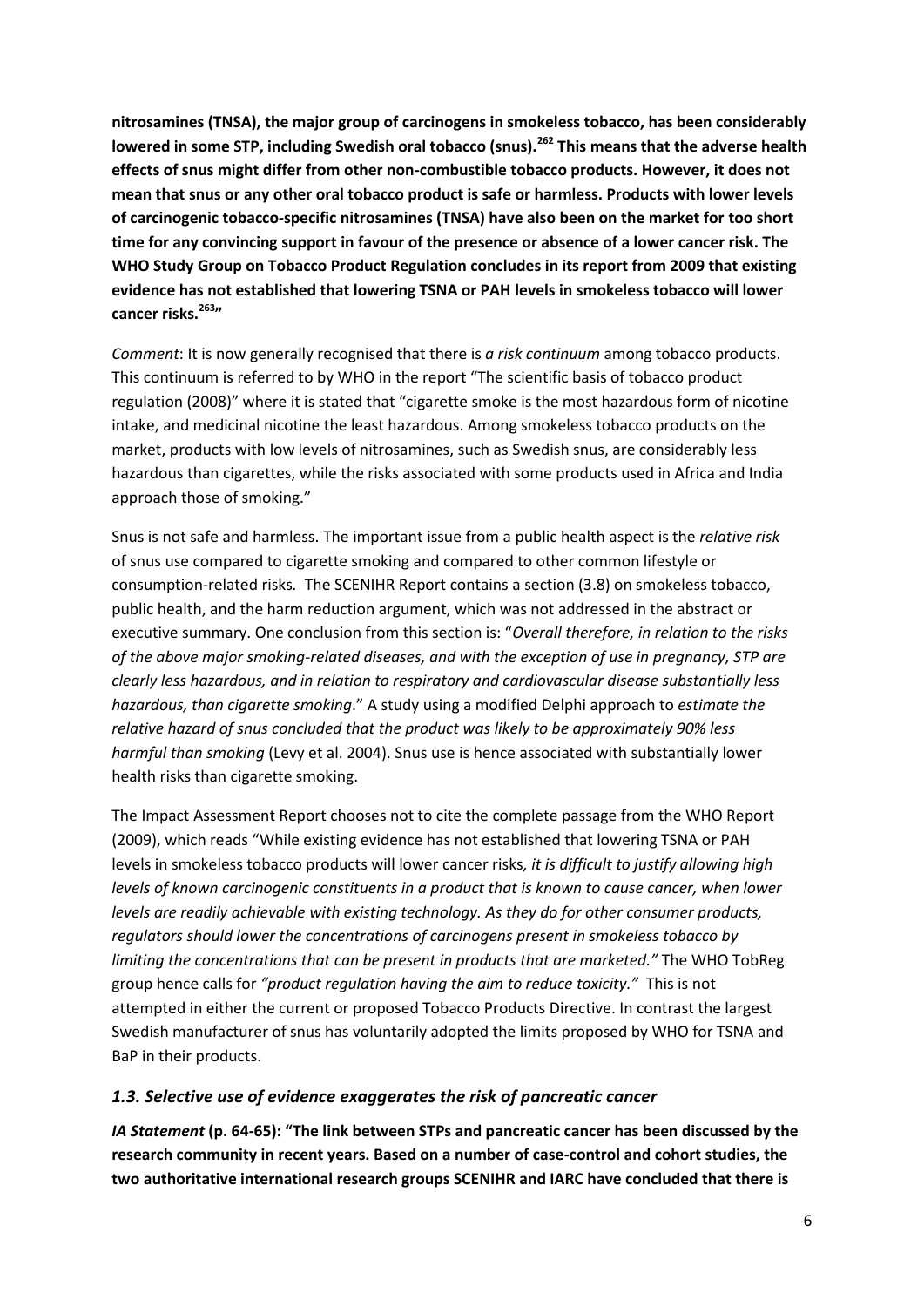**sufficient evidence that STPs cause pancreatic cancer in humans.<sup>264</sup> A recent case-control study suggests, however, that there is no significant association between pancreatic cancer and smokeless tobacco.<sup>265</sup> The discrepant results of this study with other case-control studies have been questioned by a number of researchers calling for a cautious interpretation in view of existing strong cohort data supporting an association between STP and risk of pancreatic cancer.<sup>266</sup>"** 

*Comment*: The Impact Assessment Report is *selective* in the use of scientific data. The outcome from the two Nordic cohort studies is actually inconsistent and neither study adjusts for alcohol use and history of diabetes, which are known risk factors and may confound the results (Boffetta et al. 2005, Luo et al. 2007). This is pointed out by the authors of the recent case-control study mentioned above, who noted that *"the apparent inconsistency between their findings and those from Nordic cohorts may be due to the absence of adjustment of estimates in the Nordic studies for most of the covariates allowed for in their analyses"* (Bertuccio et al. 2011)*. Two metaanalyses* (i.e. a statistical combining of data or risk estimates from separate but similar epidemiological studies, leading to a single quantitative summary, a risk number for the pooled results) reported an increased risk of pancreatic cancer for snus users or subgroups of snus users, while a third meta-analysis did not find an association between snus use and cancer of the pancreas (Sponsiello-Wang et al. 2008, Lee et al. 2009a, 2009b. 2011)*.* Of particular interest is the fact that the incidence of pancreatic cancer is low among Swedish men compared to that among men in other member states, despite the fact that 20% of Swedish men are snus users.

#### *1.4. Selective use of evidence exaggerates the risk of oral cancer*

*IA Statement* **(p.65): "Risk of oral cancer have been found for various smokeless tobacco products, including some of the chewing tobacco products (e.g. areca nut and betel quid) used by ethnic minorities in the UK.<sup>267</sup> There are also suggestions that nasal tobacco increases the risk of certain cancers, e.g. oral cancers.<sup>268</sup> The risk for oral cancer is less clear as regards Swedish oral tobacco (snus).<sup>269</sup>"**

*Comment*: A summary of the evidence strongly suggests that use of Swedish snus does not increase the risk of oral cancer, a conclusion now strengthened by results from *three metaanalyses* (Boffetta et al. 2008, Weitkunat et al. 2007, Lee and Hamling 2009a). *Also, compared to men in other European countries the incidence of oral cancer is low among Swedish men.*

# *1.5. Selective use of evidence to exaggerate the risk of oesophageal cancer and omission of the most important data on lung cancer*

*IA Statement* **(p.65): "SCENIHR concluded in 2008 that published studies support a causal role of STP in the etiology of oesophageal cancer.<sup>270</sup>According to IARC, there is now sufficient evidence that there is a causal association between smokeless tobacco and oesophageal cancer.<sup>271</sup>"**

*Comment*: The evidence that the use of Swedish snus causes oesophageal cancer is *contradictory*. Three out of four studies found no effect, while the fourth did observe an elevated risk for one specific type of oesophageal cancer (Lewin et al. 1998, Lagergren et al. 2000, Boffetta et al. 2005 and Zendehdel et al. 2008). *Two meta-analyses have been performed; one reported an increased risk, while the second concluded that there was no real indication of an effect for snus in Scandinavia* (Boffetta et al. 2008 and Lee et al. 2009a, 2009b).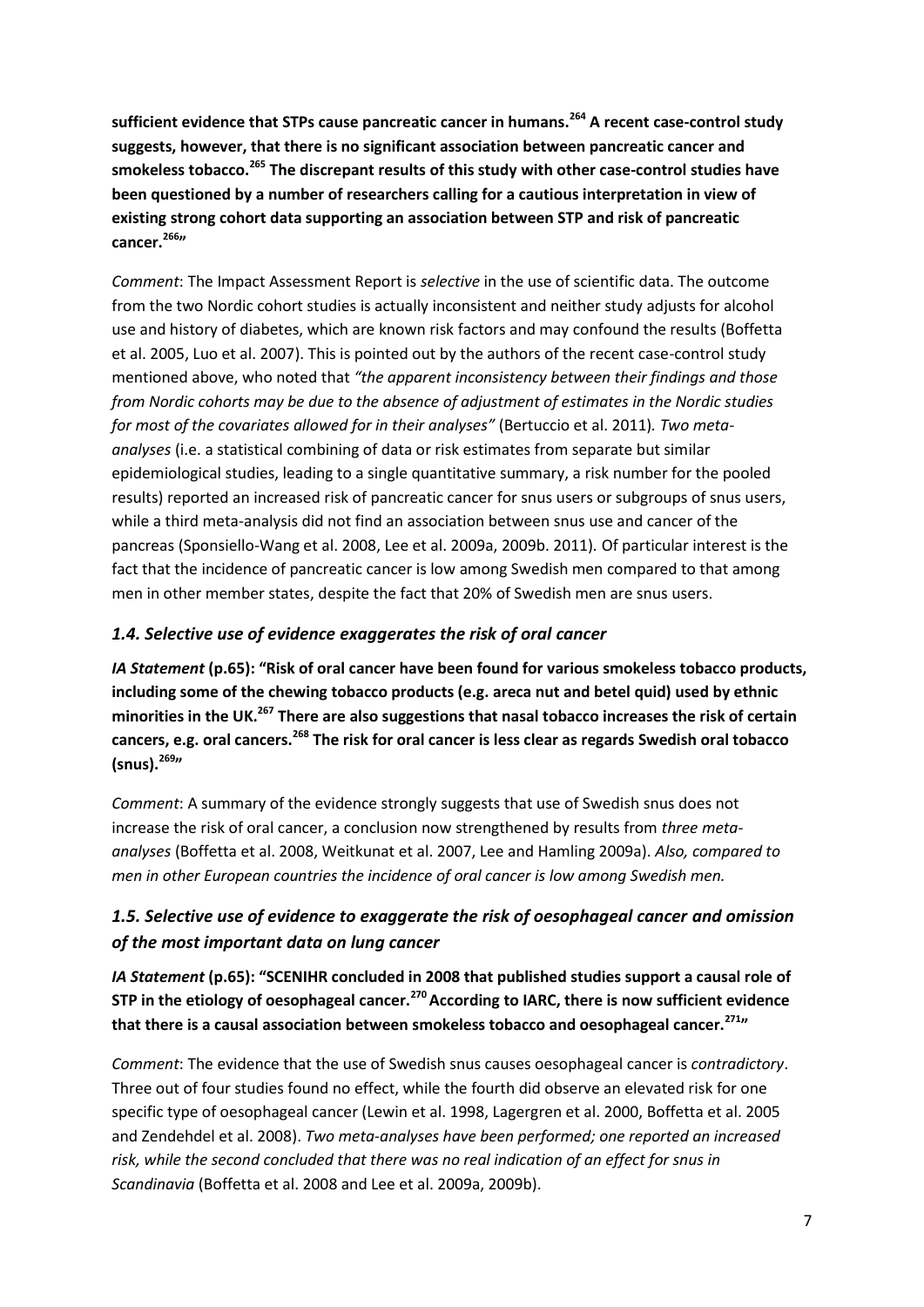It should also be recognised that snus use is not associated with lung cancer, which is by far the largest cause of tobacco-related cancer mortality. Consistent with this is the fact that the incidence of lung cancer among Swedish men is the lowest among men in the EU-member states. There is no significant discussion of the most important cancer associated with tobacco use in the assessment to support oral tobacco policy.

### *1.6. Selective use of evidence to exaggerate the risk of heart disease*

*IA Statement* **(p.65): "In addition, there is evidence for an increased risk of fatal myocardial infarction among STP users.<sup>272</sup> Hansson concluded in a study from February 2012 that current snus users had a higher probability of dying from acute myocardial infarction (AMI) as compared to non-users, and that this increase may be explained in confounding factors, although a small increased risk of sudden death from AMI among snus users cannot be ruled out.<sup>273</sup>"**

*Comment*: The conclusion from Hansson's study (2012) is that "*there is no or a very low increased risk of fatal myocardial infarction among snus users".* For clarity, it should be pointed out that the incidence in myocardial infarction in total is not increased among snus users.

### *1.7 Significant omission of the diseases not caused by oral tobacco*

Though it is probably the most important feature of oral tobacco, the IA does not adequately distinguish between the diseases risks of smokeless tobacco and smoking.

*IA statement* **(p.22): The role of tobacco in the society. Tobacco is a legal product on the EU's internal market, but is no ordinary commodity in the sense that it is the largest avoidable health threat in the EU, responsible for almost 700,000 deaths in the EU each year (see Annex 5). Moreover, millions of people in the EU suffer from one or more of the six main disease categories associated with smoking: 1) Bronchitis and other lower respiratory infections, 2) Chronic obstructive pulmonary diseases, 3) Stroke, heart attacks, arterial obstructions (especially in the legs) and other cardiovascular diseases, 4) Asthma, 5) Lung cancers and 6) Other cancers, such as pancreas, oesophagus, and stomach. Studies show that around 50% of smokers die prematurely and if they do so they die on average 14 years earlier. In addition, smokers have more life years that are characterised by serious disease.**

*Comment*: Though the paragraph is headed 'the role of tobacco in society' the discussion relates to the disease impact of *smoking*. Oral tobacco does not cause (1), (2), (4) & (5) in the statement above. To the extent it causes (3) and (6), the risks are significantly lower than for smoking (see discussion above in 1.3-1.6 above). In the case of (6) the absolute risks are low in comparison to the major cancer risk – lung cancer. All of these conclusions are supported in depth by the advice of SCENIHR (2008). However, the IA attempts to make as much of the residual health impacts as possible, and simply ignores the significant reductions in risk - even though these explain why Sweden has the lowest rates of smoking-related disease in Europe. Though a figure of 14 years of lost life is given for smoking, no figure is given for oral tobacco users. In Gartner et al (2007) a central estimate of around 6 months (0.48 years) was made.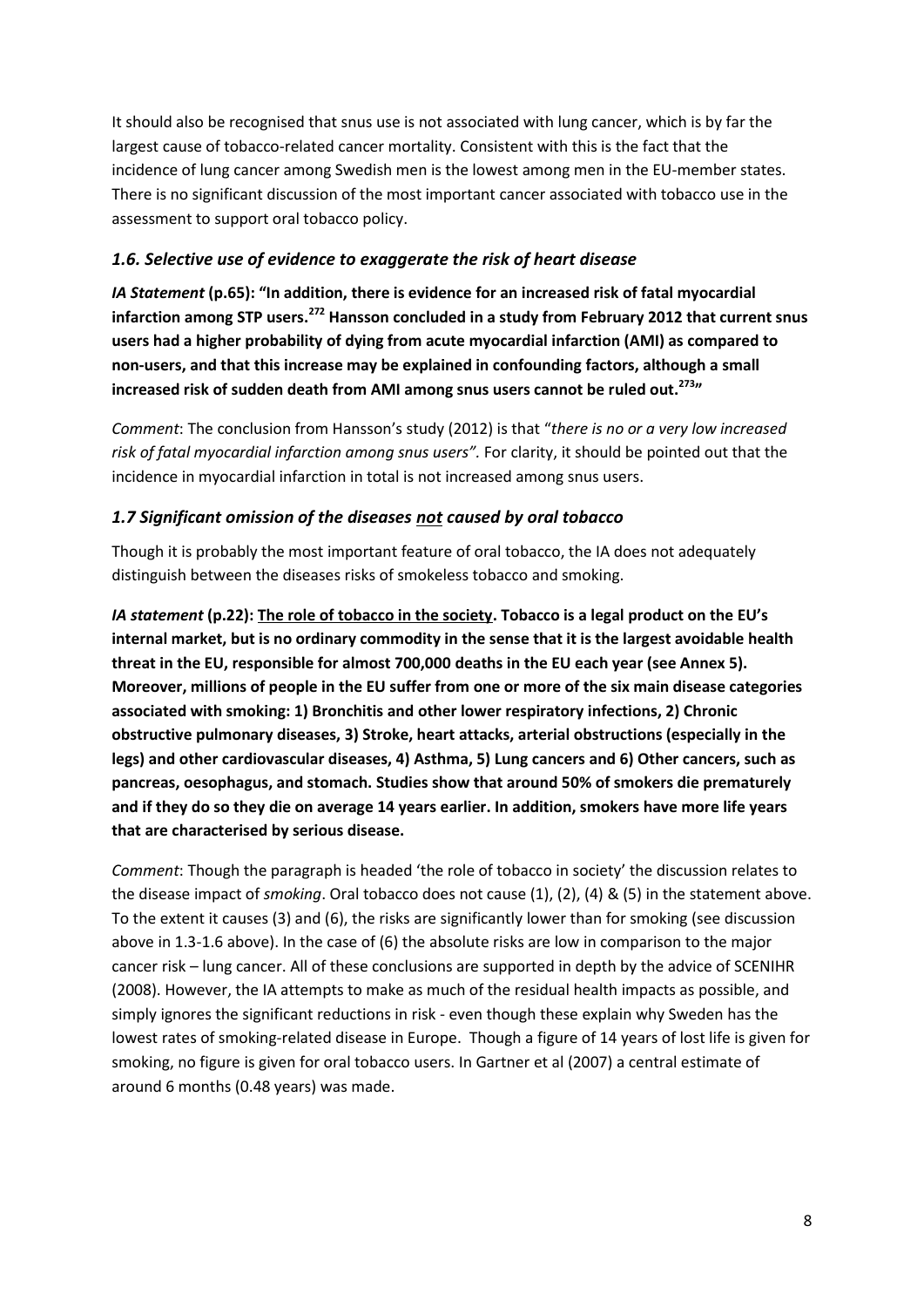# *1.8. Risks to pregnant women are acknowledged but do not contribute to the case for a ban*

*IA Statement* **(p.65): "Some data also indicate that STP use is associated with several pregnancy complications, including pre-term birth, intrauterine growth restriction, placenta abruption and still birth.<sup>274</sup>"**

*Comment*: Pregnant women are advised to avoid many forms of consumption – including smoking, alcohol and unpasteurised dairy products. Snus and other nicotine-containing products should not be used by pregnant women, and NRT is a better option for those unable or unwilling to quit nicotine during pregnancy.

# *1.9. Unquantified risk statements are of less regulatory significance than risk relative to smoking*

*IA Statement* **(p.66): "In conclusion, despite differences in composition and carcinogenic potential, there is scientific evidence that all STPs are addictive and harmful to health. As shown above, some of the epidemiological data are questioned by studies (partly sponsored by the industry) inconsistent but this does not put into question the overall conclusion. In any event it justifies the application of the precautionary principle, i.e. it justifies not allowing market entry of products, which are addictive and harmful.<sup>275</sup>"**

*Comment*: The relevant conclusion is that snus, although addictive and not completely safe, is considerably less harmful than cigarette smoking (90% or more) and not particularly harmful in absolute terms compared to other lifestyle risks. Use of unquantified statements about harm does not provide a credible basis for regulation. Relative evaluations – compared to other lifestyle/consumption risks and, especially, relative to smoking are much more relevant. This poor framing of risk has the consequence that a much less harmful product is banned and at least ten times more hazardous cigarettes remain the only option for those EU citizens who have chosen to use tobacco. The precautionary principle in this case has been misapplied and most likely resulted in an increase in harm (see discussion on the precautionary principle below).

# **2. Critique of evidence on cessation, initiation and dual use**

# *2.1 Understatement of the role of snus as a smoking cessation aid and positive experience in countries where snus is used*

*IA Statement* **(p.66-67): "In terms of substitution, some studies suggest that oral tobacco (snus) can play a role in smoking cessation<sup>276</sup> or that oral tobacco users are more likely to quit smoking than users of medicinal smoking cessation products.<sup>277</sup> Most of the studies are based on observational data, which makes it difficult to draw reliable conclusions as to the relative effectiveness of smokeless tobacco in smoking cessation.<sup>278</sup> On the other hand, a randomised controlled trial showed that use of STP in cessation did not have any long-terms efficacy.<sup>279</sup> Swedish Match recently sponsored two clinical trials comparing the effectiveness between oral tobacco (snus) and placebo products in smoking cessation in Serbia and the US.<sup>280</sup> The studies suggest that smokers using Swedish snus were 2-3 times more likely to quit smoking than those using placebo-products. However, the studies took place over a relatively short time (24 and 28 weeks) and it is impossible to say whether the relatively few people quitting smoking in these**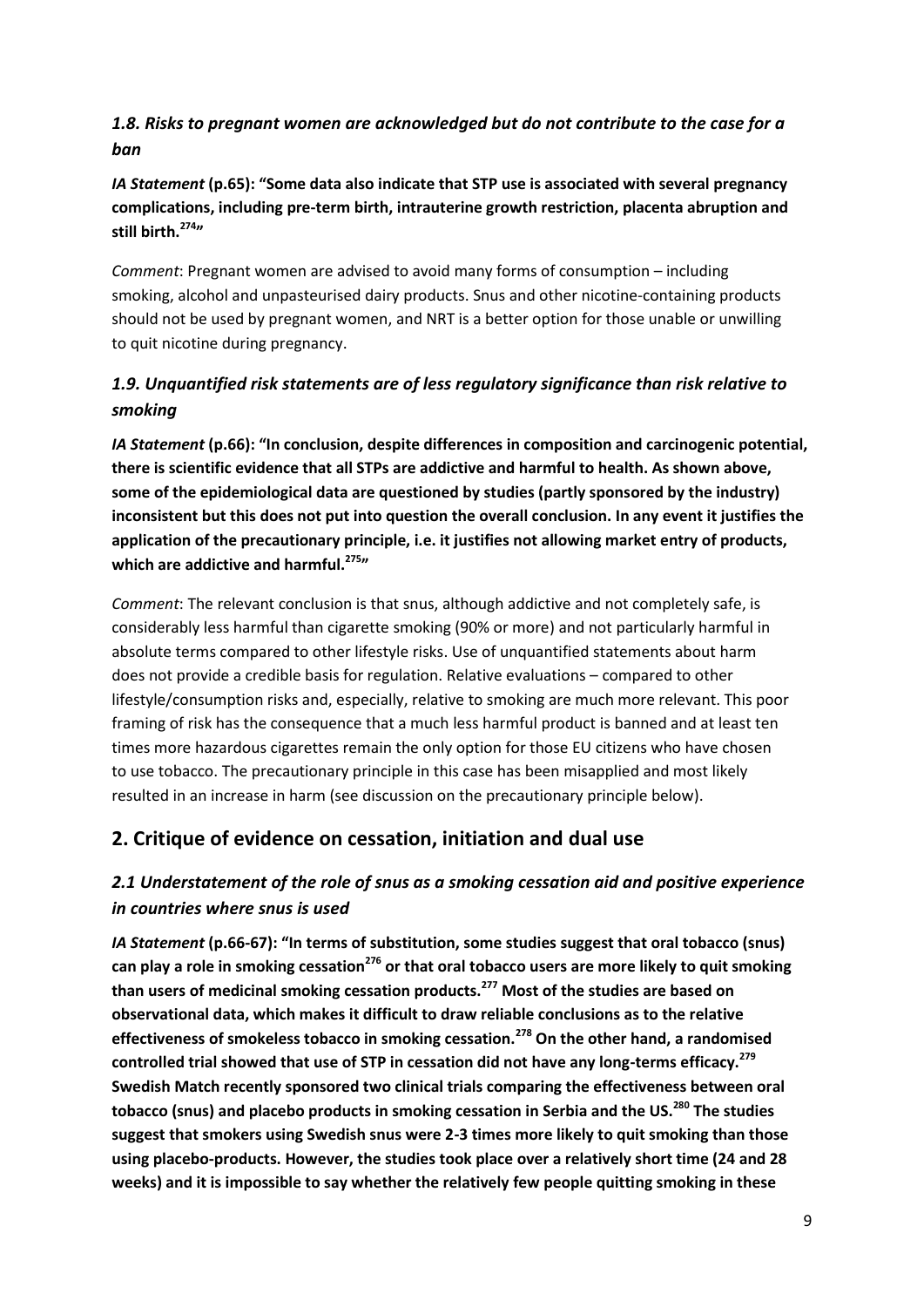### **studies would have done so also without oral tobacco or also, or even more, with the assistance of NRT.<sup>281</sup> In this context it should also be considered that 2/3-3/4 of smokers quit un-aided.<sup>282</sup>"**

*Comment*: It is concluded in section (3.7.2.3) of the SCENIHR Report that "*Observational data from Sweden indicate that snus has been used more often than pharmaceutical nicotine products by some men as an aid to stop smoking. The data are consistent in demonstrating that these male snus users are more likely to quit smoking than non-users. In these uncontrolled, retrospective studies, results on par with those achieved with nicotine replacement products and above, are quoted. A side effect, however, is that 60% or more smoking abstainers become chronic snus users*".

Since then additional studies from Sweden have corroborated these findings (e.g. Rutqvist, 2012). Moreover, several studies from Norway are consistent with the findings from Sweden that snus has, for many years, been the most widely used method for smoking cessation among men. The effects are better for snus than for NRT (Lund et al. 2010, Scheffel et al. 2012). The fact that most snus-users in Sweden and Norway are former smokers, shows that snus has long-term effects as an informal quit smoking aid (e.g. Ramström et al. 2006, Gilljam et al. 2003, Stenbeck et al. 2009, Lund et al. 2010, 2012). It should also be emphasized that most smoking cessation occurs outside of clinical settings so results from observational studies may even be more relevant than clinical studies.

The Impact Assessment Report uses the article by Barrett et al  $(2011)^{277}$  to cast doubt about the acceptability of snus as cessation aid in a snus-naïve society, but it neglects to give references to other scientific reports, where snus is accepted and preferred over nicotine gum (e.g. Caldwell et al. (2009)).

It is true that the study by Tönnesen et al. (2008) showed no long-term efficacy, but neither did *counselling*, which is one of the few options offered to smokers in Europe. It should also be noted that *NRTs have very low long-term efficacy (ca 7%, when combined with counselling)* (Hughes et al. 2003)*.* 

It is also true that the randomized clinical studies on snus took place over a relatively short time, but other objections raised against these studies are irrelevant. Use of placebo-controls in clinical studies simply adjusts for such random effects.

A rough calculation shows that there are as many as 100-130 million smokers in the EU, who cannot quit on their own. Since smoking is a complex addictive behaviour, smokers react differently and would ideally need a wide range of aids to select from. For Swedish (and Norwegian) men, snus has been a viable and successful option for many years. It is obvious, however, that the smokers in the rest of the EU are left with very few efficient aids.

# *2.2 Understatement of the contribution of snus to low smoking prevalence in Sweden and Norway*

*IA Statement* **(p.67): "Sweden's low smoking prevalence in combination with the availability of oral tobacco (snus) is sometimes referred to as an indication of snus as an effective cessation method and there are some data indicating that snus has been used by Swedish smokers as an alternative to smoking.<sup>283</sup> On the other hand, SCENIHR concluded in 2008 that the overall smoking**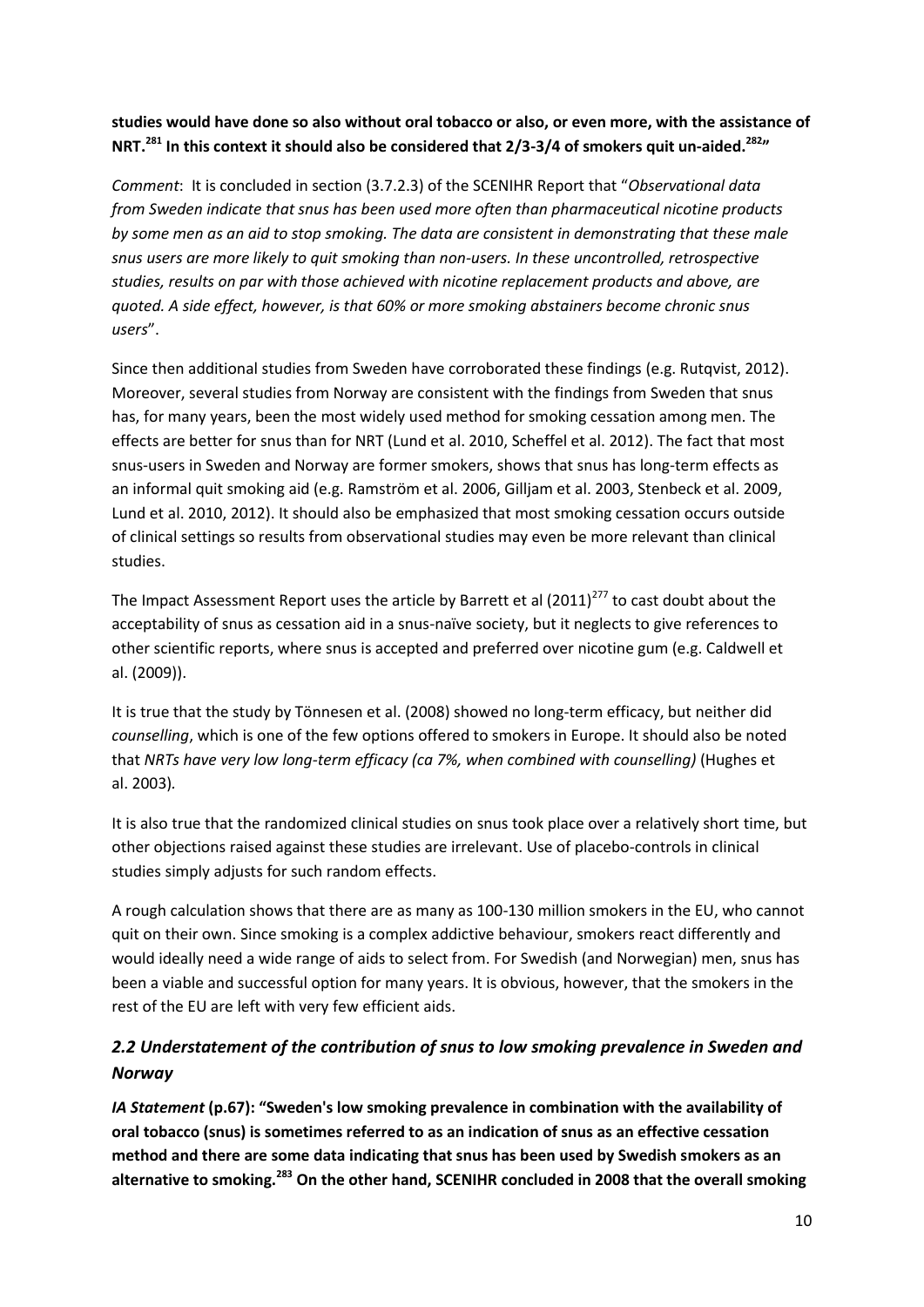**prevalence in Norway, as well as in young Norwegians, had decreased at the same rates in men and women during the last decade, whereas a marked increase in oral tobacco (snus) use during this time period has only occurred in young men.<sup>284</sup> In California, both the prevalence of smoking and smokeless tobacco use have decreased concurrently.<sup>285</sup> Some countries which have invested heavily in preventive measures have also managed to reduce smoking rates without the availability of STP.<sup>286</sup>These data imply that the association between patterns of STP tobacco use and smoking cessation differs between populations and is likely to be affected by cultural, societal and other factors. In this context, SCENIHR has concluded that it is not possible to extrapolate the trends in prevalence of smoking and use of oral tobacco from countries where oral tobacco is available to EU-countries where oral tobacco is not currently available.<sup>287</sup> This is highly relevant, as the sale of the product cannot be limited to people who wish to stop smoking, unless the product is a medicinal product available only on prescription."**

*Comment*: It is true that there are cultural differences among nations but also that *consumers' knowledge about the differing health effects among tobacco products is almost non-existing*  (Wikmans et al. 2010, Lund et al. 2011, Lund 2012, Borland et al. 2011a, 2011b)*.* This will affect smokers' willingness to use STP products. Correct information should be a human right.

In the case of Sweden the prevalence of adult smoking is 13%, while the EU average is 28% and the closest member state is 23% (Eurobarometer 2012). In Norway, the adult smoking rate was 16% in 2012 , i.e. well under the EU average. Among young people (16-24 years of age) the smoking rate was only 7%, while snus was used by 19% in this age group.

# *2.3 Assertion without credible evidence that snus use will increase smoking, whereas evidence suggests it decreases smoking*

*IA Statement* **p.67-68): "Option 1 is also expected to result in uptake of STP use among individuals (including among young people) who would otherwise not have used tobacco. A survey undertaken by the Swedish National Institute of Public Health reveals that four out of ten oral tobacco (snus) users started using tobacco with oral tobacco.<sup>288</sup> In Norway, recruitment of oral tobacco (snus) users among young people, including recruitment of those with no previous experience of smoking, is increasing.<sup>289</sup> Results from cross-sectional studies from Norway show that over 40% of young people (16-20 years old) of daily snus users had no previous smoking experience.<sup>290</sup> Considering the current marketing strategies described under the problem identification (e.g. STP with distinctive tastes) and the obvious interest of the industry to recruit new users, a non-negligible uptake rate is expected under option 1. Smoke-free environment also play an important role in this respect.**

*Comment*: It is concluded in the SCENIHR Report (Section 3.7.1.1.) that "*The Swedish data, with its prospective and long-term follow-up do not lend much support to the theory that smokeless tobacco (i.e. Swedish snus) is a gateway to future smoking*." This is also true for male youths, and it seems that early snus use prevents later uptake of cigarette smoking*.* Thus, studies from Sweden show that young people, who start with snus are less likely to take up smoking and the few snus-starters who take up smoking are more likely than average to quit eventually (Galanti et al. 2001, 2008)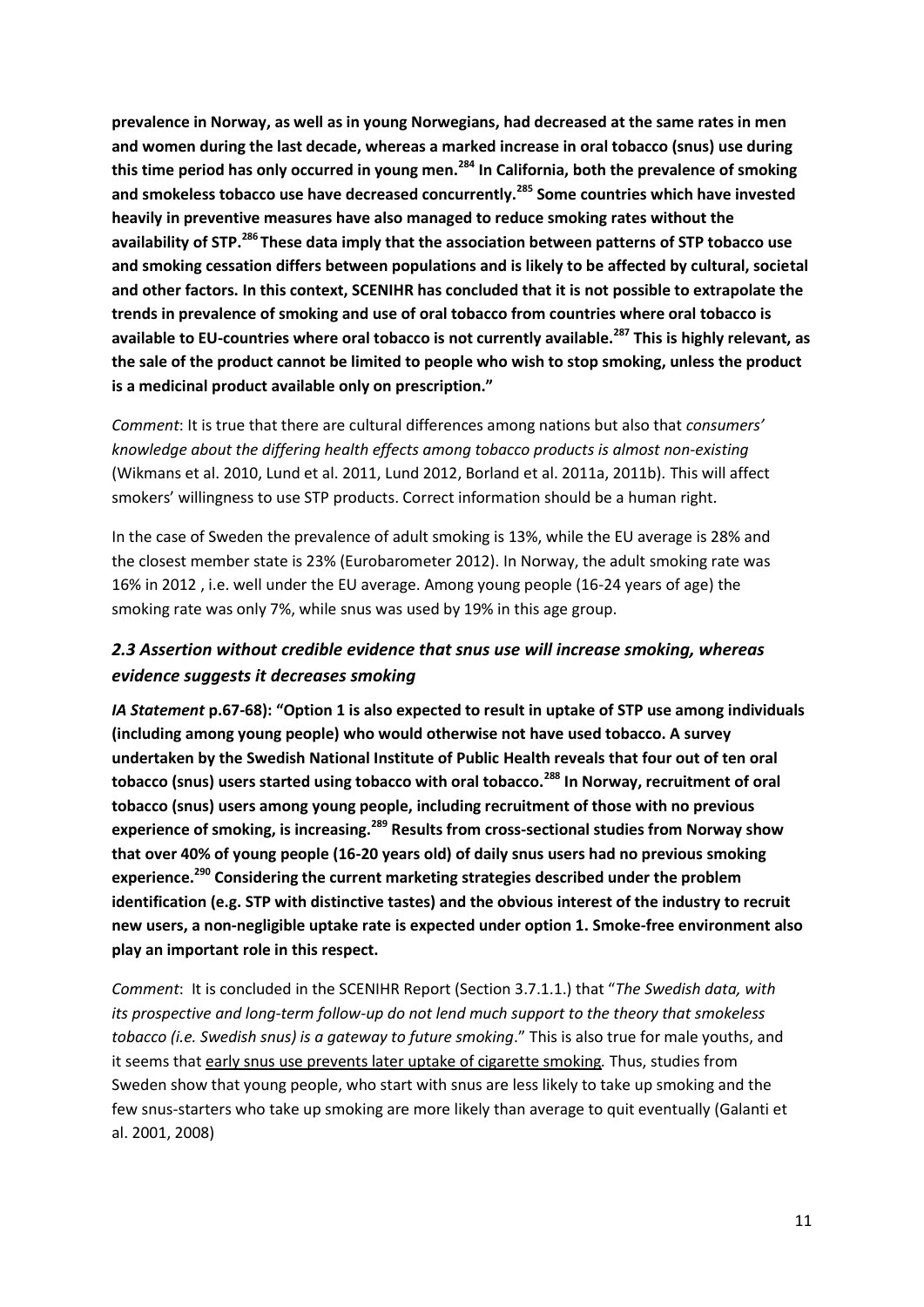Data from Norway shows that the prevalence of smoking is decreasing, whereas the prevalence of snus use is going up. This is valid both for young men and women. It cannot be excluded that some of the young snus users, who have characteristics similar to those of tobacco-free young people, would otherwise have stayed tobacco-free. Others have properties characteristic of smokers, which would indicate that they would have started smoking if snus was not available (Larsen et al. 2012). In addition*,* the fact that some 70% of the young snus users have used or are using cigarettes indicates that snus users are often recruited from smokers (Lund 2012)*.*

# *2.4 Conjecture without evidence about new smokeless tobacco products with no acknowledgement of their role as an alternative to smoking and means to quit*

*IA Statement* **(p.68): "Although there is currently limited evidence regarding novel STP, which are yet to be marketed to consumers, there may also be a risk of uptake of these products among new users and smokers who would otherwise have quit smoking altogether. Despite the claim that these products are reduced risk products, they are addictive and harmful to health. As BAT states on their web site: "***Cigarette smoking is a cause of serious and fatal diseases and the only way to avoid the health risks associated with tobacco products is to not use them***. <sup>291</sup>"**

*Comment*: Even if the target is to achieve a tobacco free society, it is important that current users have viable means to stop smoking, reduce harm and eventually to quit. A ban on oral tobacco means that a sizable number of current smokers in the EU are left with very few efficient options and many will die prematurely from a smoking-related disease. With an EU average for smoking of 28% the target 0% is far off.

Snus is at least 90% less harmful (probably 95-98% less harmful) than cigarettes and novel STP are anticipated to have similar characteristics. It has been estimated that "*for net harm to occur 14-25 ex-smokers would have to start using snus to offset the health gain from every smoker who switched to snus rather than continuing to smoke. Likewise, 14-25 people who have never smoked would need to start using snus to offset the health gain from every new tobacco user who used snus rather than smoking* (Gartner et al. 2007)." It is obvious that allowing use of snus or similar products as an alternative tobacco product would not only be a health gain on an individual but also on a population level. The low incidence of lung cancer among Swedish men is an obvious piece of evidence, but the significance of this highly relevant fact is not recognised in the assessment.

#### *2.5. Overlooking more recent studies confirming snus does not function as a gateway*

*IA Statement* **(p.68): "There is also uncertainty as regards STPs' potential as a "gateway" to future smoking. Evidence from the US indicates that oral tobacco use may lead to subsequent FMC smoking, while some Swedish data do not support this hypothesis.<sup>292</sup> The SCENIHR opinion of February 2008 suggests caution in translating these data.<sup>293</sup>**"

*Comment*: The conclusion that it is more common among Swedish smokers to switch to snus use than for snus users to switch to smoking have been strengthened by new studies (Furberg et al. 2008, Stenbeck et al. 2009). Also, studies from Norway demonstrate that snus use is not a gateway to smoking (Lund et al. 2010).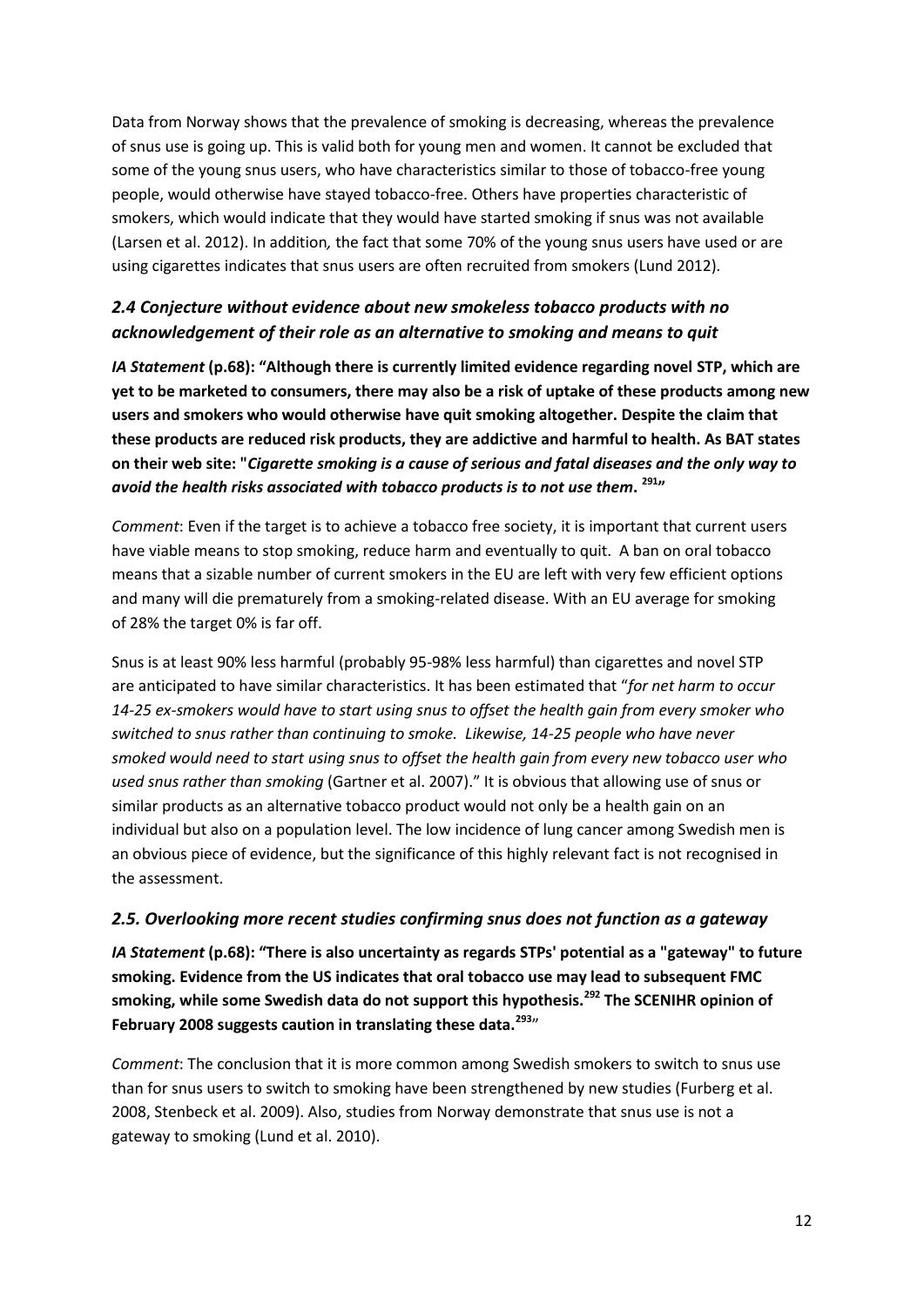# *2.6. Exaggerating the scale and consequences of 'dual use' and excluding significant evidence*

*IA Statement* **(p.68): "Moreover, there is a risk of "dual use". One study of snus as a cessation method found that 20% of unsuccessful quitters continued to use snus on a daily basis (dual use).<sup>294</sup> A recent Norwegian study has also found that around 30% of daily snus users were smoking at least occasionally.<sup>295</sup> Oral tobacco (snus) use in early adolescence has also been associated with increased risk of taking up occasional smoking in addition to snus in late adolescence.<sup>296</sup> There is also a risk that consumers taking up STP will become chronic users.<sup>297</sup>"**

Comment: New research from Sweden and Norway has shown that the increase snus use has not increased dual use of snus and cigarettes. It is also well established that the cigarette consumption is lower among dual users than among those who only smoke (i.e. reduction of harm). Data from Sweden shows that daily smokers, who start using snus, are more likely to quit daily smoking than non-snus users. Almost half of those who have switched from cigarettes to snus eventually quit snus. Only 1.7% of men and 0.2% of women pursue daily dual use. (Ramström et al.). This demonstrates that smokers' uptake of snus does not interfere with their incentives to quit smoking.

New results from Norway show that among dual users with daily intake of snus a majority reported that the purpose of their snus use was to quit smoking. It has been speculated that dual use represents a transition stage away from cigarettes (Lund et al. 2012).

It is true that snus use at the age of 16 was associated with an increased risk of taking up occasional smoking at the age of 19 among Norwegian boys. It is not mentioned in the Impact Assessment Report, however, that use of snus only at the age of 16 was not associated with increased odds of smoking only at the age of 19 (Grötvedt et al. 2012).

In their literature review on dual use, Frost-Pineda K et al. (2010) report: "*These data suggest that there are not any unique health risks associated with dual use of smokeless tobacco products and cigarettes, which are not anticipated or observed from cigarette smoking alone. Furthermore, studies show that dual users smoke fewer cigarettes than exclusive smokers, and studies of tobacco use patterns over time (tobacco use trajectory data) indicate that dual users are more likely than exclusive cigarette smokers to cease smoking"*. They conclude: "*Overall, the concern about dual use appears to be contradicted by the evidence in the literature that dual use of smokeless tobacco and cigarettes may result in reduction in smoking-related harm as smoking intensity is decreased and smoking cessation increases*"

## *2.7. Showing no evidence that snus undermines tobacco control policies and failing to acknowledge its role in denormalising smoking*

*IA Statement* **(p.68): "Finally, there is a risk under option 1 that lifting the ban on oral tobacco could have a negative impact on overall tobacco control policies. Norway has in its response to the public consultation on the TPD pointed to difficulties from a communication point of view of advocating non-use of oral tobacco (snus) among young people and at the same time advocating the use of the same product as a smoking cessation tool for another group.<sup>298</sup> The same is true for other types of STP, including novel non-combustible products. In addition, the introduction of oral tobacco could potentially weaken cessation policies, in particular as it would allow people to keep**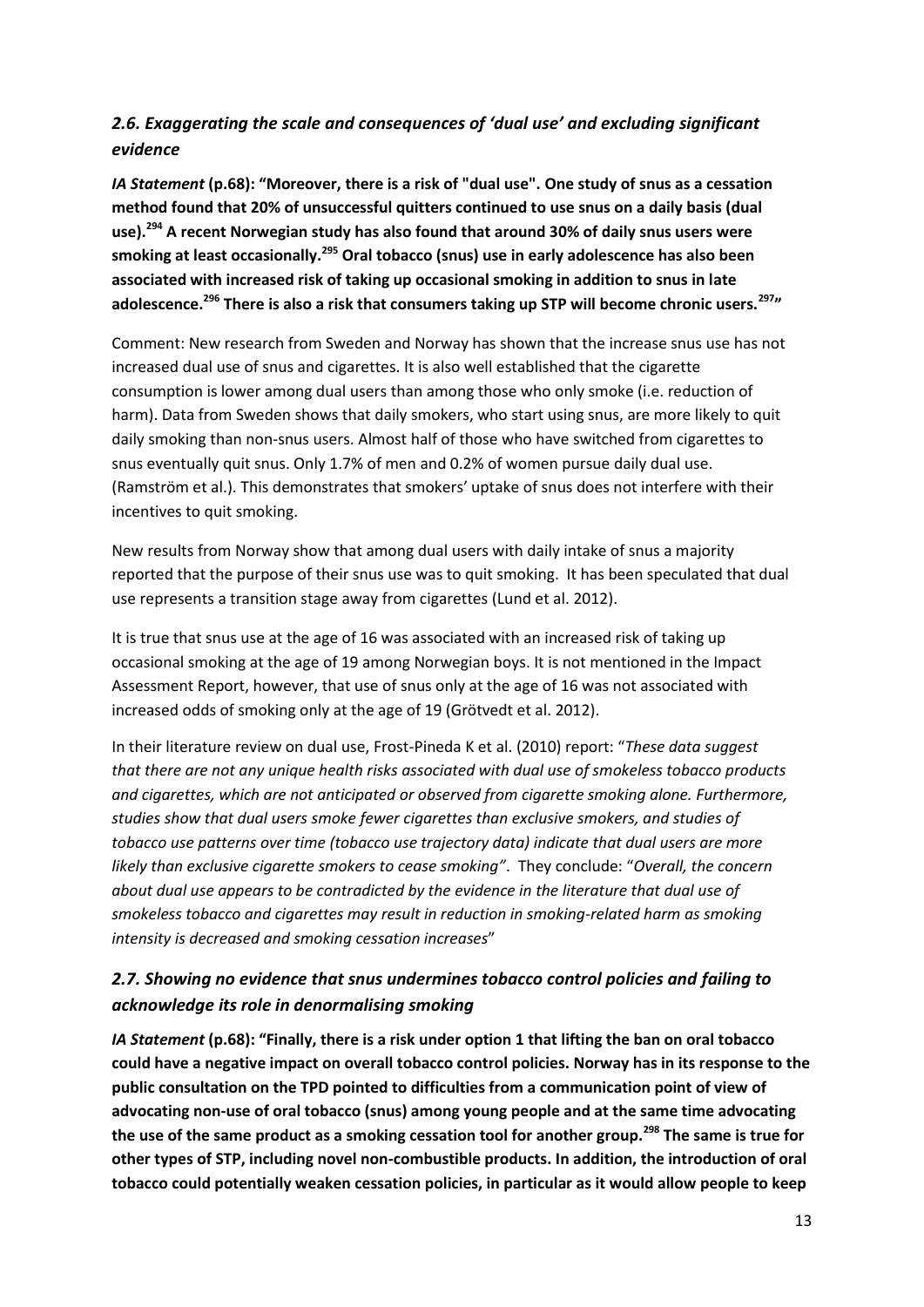### **up their nicotine addiction in situations where smoking is not allowed (e.g. smoke-free environments) and subsequently resume smoking.**

*Comment*: The communication dilemma mentioned above is understandable but not insurmountable if health professionals and communicators are prepared to be clear and honest about the continuum of risk in tobacco products. It should be noted in this context that a number recent studies conducted in several countries have addressed consumers' knowledge about the health risks of snus and of smokeless tobacco products in general. The results show that *knowledge about the health effects is low and misconceptions are common among smokers in the countries studied. Even among health personnel knowledge is low (Lund et al. 2011). This is* an ethical problem, since it is a basic right to have good information to make informed choices about health effects of STP and cigarettes. It should also be understood that snus in Sweden contributes to the low visibility of smoking resulting from only 13% smoking prevalence (Eurobarometer 2012) and so supports 'denormalisation' of smoking in public places and in the home. This may explain why both smoking and snus prevalence is low among women. Whatever the effect on tobacco control policies the low prevalence of smoking found in Sweden and Norway is the intended outcome of tobacco control – which is, on this measure, much less successful where oral tobacco is not permitted in Europe, where average smoking prevalence (28%) is more than double that of Sweden (Eurobarometer 2012).

## *2.8 Concluding there is no clear evidence that snus assists smoking cessation or reduces smoking prevalence despite significance evidence to the contrary*

*IA Statement* **(p.69): "Summarising the findings on oral tobacco, it is not possible at this stage to draw the conclusions that oral tobacco is an effective smoking cessation aid in the long term. Any impacts therefore on smoking-related diseases remain uncertain under option 1. On the other hand, it is likely that new oral tobacco users would be recruited under option 1 who would otherwise not have used tobacco (entry gate) and current smokers who would otherwise have quit using tobacco altogether might switch to oral tobacco or use both products (dual use). This would lead to increased adverse health effects (see section 2.2.1). In this light, it appears difficult to reconcile lifting the ban with the precautionary principle.**

*Comment*: Available data are consistent in showing that snus is and, for many years, has been an efficient long-term smoking cessation aid for smokers in Sweden and Norway. It cannot be excluded that some new oral tobacco users may be recruited. Studies both from Sweden and Norway show that young people who take up snus are less likely to begin smoking. Because snus use is associated significantly less harmful effects than smoking (at least 90%) there will be a net gain in health benefits both for the individual and on a population level.

A most recent review studied cancer and cardiovascular disease risk in current snus users who formerly smoked (switchers) with that of never snus users who continued to smoke (continuers) or of never smokers who quit smoking (quitters). Although there are some weaknesses in the study, the results were consistent in showing that *"switching from cigarettes to snus is associated with a clearly lower risk of cardiovascular disease and cancer than is continuing to smoke. The risk in switchers is no different from that in smokers who quit smoking. These findings are consistent*  with other evidence that adverse health effects of snus are at most minimal (Lee 2013)."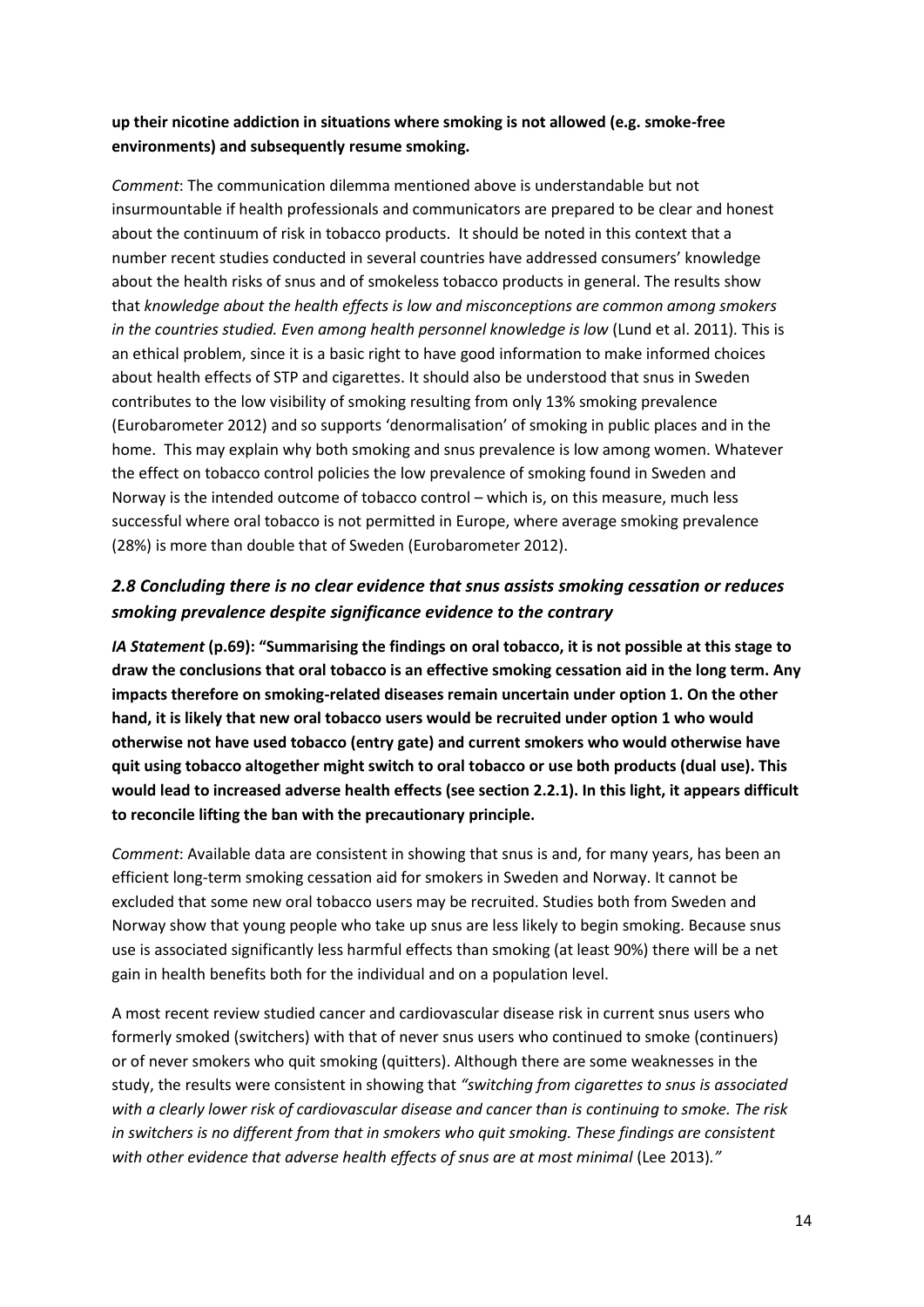It is evident therefore that not lifting the ban on snus will deprive many smokers of a less harmful alternative to cigarettes and is not consistent with the precautionary principle (see further discussion below).

# **3. Critique of evidence for ban on characterising flavours**

The Commission proposal would ban characterising flavours in all tobacco products (Article 6.1), including oral tobacco.

# *3.1. Asserts that marketing strategies are aimed at recruiting young people without evidence*

*IA Statement* **(p.23) "As indicated in the market description (section 2.1.1), the main manufacturer of oral tobacco (snus) increased its portfolio from 22 to 180 brands between 2002 and 2008.<sup>103</sup> New market strategies target consumers outside the distinctive population groups who traditionally used these products, including young people. For example, there are STP available which are especially developed for modern taste or a younger generation. STP with characterising flavours (including chewing tobacco with tropical or bergamot flavours, nasal tobacco with peanut butter or cheese and bacon flavour and oral tobacco with elderflower and rhubarb taste) are put on the market and nasal tobacco has recently been promoted at youth parties throughout Germany".**

*Comment*. No evidence is provided to show that this brand diversification has increased tobacco initiation or smoking prevalence or is targeted at younger people or non-smokers – it is asserted. In fact, smoking prevalence in Sweden fell over this period from 18 to 13%, while snus use stayed approximately level at 11-12%<sup>8</sup>. It is important to recall that snus is used as a gateway exit from smoking and as an alternative to cigarettes. As a result, Sweden now has the lowest smoking prevalence, 13% in the EU by far (Eurobarometer 2012). This suggests that any marketing strategy is making snus relatively more attractive to smokers, and so supporting switching, reducing smoking and causing a health benefit. The IA makes no credible assessment of the scale of the impact of banning characterising flavours in oral tobacco or what the likely health outcome could be, *even though it could be strongly detrimental*. These two themes – scale and health outcome – are discussed below.

# *3.2. Does not adequately estimate the impact of a ban on characterising flavours on the market for oral tobacco*

*Comment: scale of impact*. Characterising flavours are a marginal segment of the cigarette market – 4.6% of sales in 2010 were menthol flavoured (Matrix 2012), and other flavours are not significant (<0.5% in any country), so less than 5% of the cigarette market would be included in a ban on characterising flavours. However, almost all oral tobacco in Sweden is sold with an artificial smoke aroma and around 70% with other flavours such as juniper or bergamot etc. Taking the definition literally, this could remove up to 70% of the snus products as currently formulated from the market. Commissioner Borg has suggested that the impact would be relatively small: "*prohibiting characterising flavours in snus would mean also only hitting 10% of the entire production of snus which relies on the characterising flavours themselves*" (statement at European Parliament ENVI

**.** 

<sup>8</sup> Statistics from SCB (2002) and Swedish Public Health Institute (2008)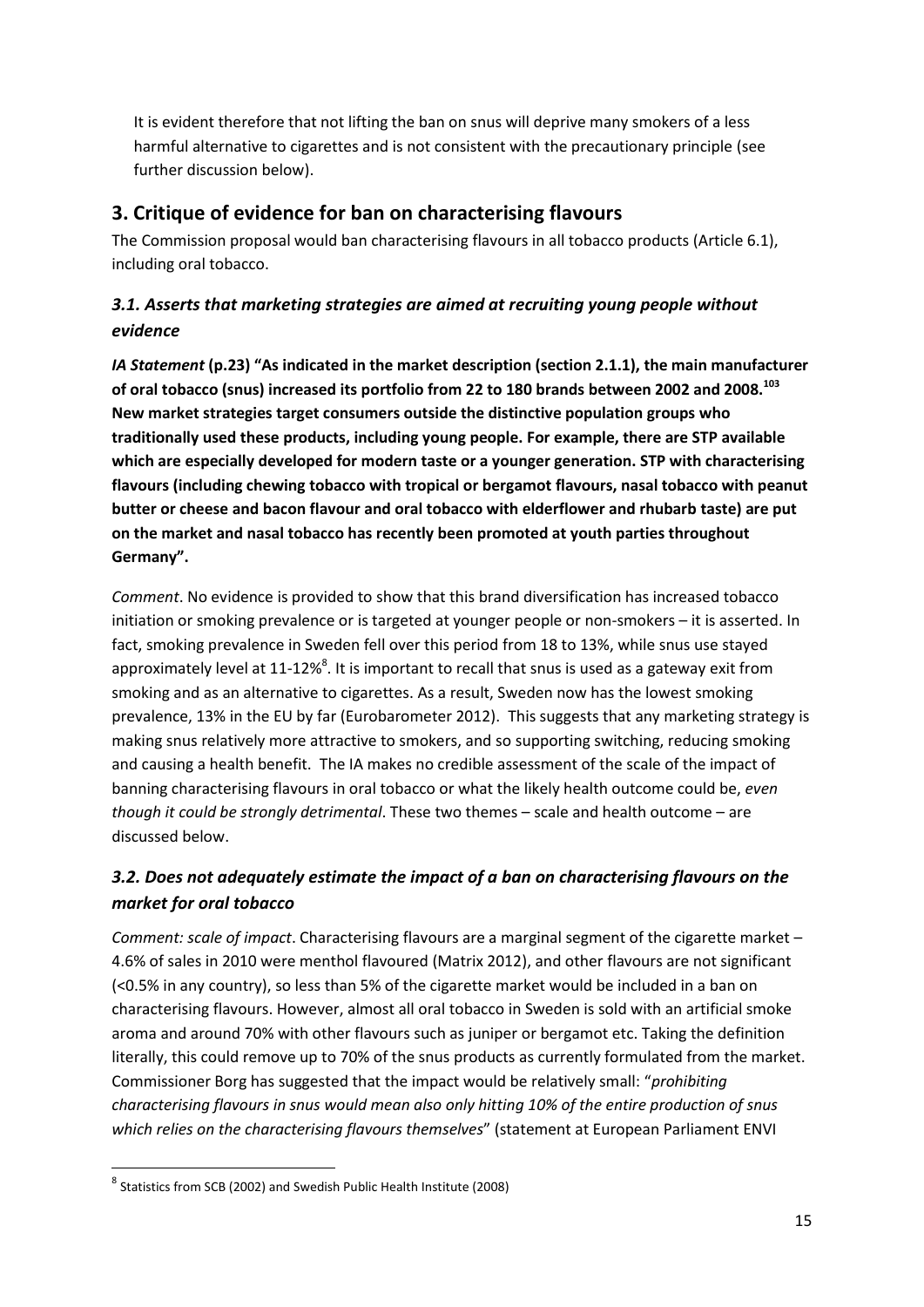committee public hearing, 25 February 2013). This appears to be based on a statement made by an investment firm about impact on Swedish Match's overall profitability following a ban on characterising flavours, and was published before the proposed directive was published. It is opaque and far from an adequate assessment of impact.

# *3.3. Does not recognise or assess the potential for additional harm if oral tobacco is made relatively less attractive than cigarettes*

*Comment: health outcome arising from market impact*. If a snus product is withdrawn, the user is faced with several options: give up using snus altogether; switch to a different snus product; or switch to a different tobacco or nicotine product, including switching cigarettes. Potential snus users face similar pathways: if snus becomes less attractive, they may not switch to snus and continue to smoke; switch to a different snus product; or quit smoking and nicotine completely. The important point is that several of these switches make the health impact considerably worse. It may be impossible to know what the real-world switching behaviour would be in advance, but the 'downside' harm of increased smoking is far greater than the 'upside' benefit of a switch from snus to non-tobacco use. If smoking is 10-20 times more risky than snus use, then for 'risk/use equilibrium' (Kozlowsky LT et al. 2001) in which total population harm was unchanged, 10-20 users would need to quit tobacco completely for each user that switched back to smoking or remained a smoker rather than switching to snus. No attempt has been made in the impact assessment to comprehend or grapple with these issues. But given that Sweden has the lowest rate of smoking in the EU by far, there should be real concern about an ill-considered intervention in the regulation of the product that accounts in large part for this public health success.

# **4. Critique of application of the precautionary principle**

The Impact Assessment relies on the 'precautionary principle' to make the case to retain the ban and in support of the rejection of option 1 in the options appraisal. This option, which does in fact have a solid basis in science, would replace the ban with stricter regulation of labelling and ingredients.

# *4.1 Misapplication of the precautionary principle and fails to apply the Commission's own guidelines*

**IA Statement (p75) "Lifting the ban on oral tobacco (option 1) would have adverse health effects. It could also attract new tobacco users who would otherwise not have taken up tobacco consumption. Moreover, it would have a negative health impact on smokers who would otherwise have quit smoking, but who continue to use both FMC/RYO and STP (dual use) and for smokers taking up STP use who would otherwise have quit using tobacco altogether. For individuals replacing FMC/RYO with STP completely, the health effects would be positive. Considering the uncertainty in relation to substitution, an overall negative outcome under option 1 cannot be excluded. Therefore, this option raises doubts in terms of coherence with the precautionary principle."** 

*Comment*: the precautionary principle does not justify this reasoning. The Commission's own guidance on the precautionary principle (CEC 2000) is much more sophisticated.

*Where action is deemed necessary, measures based on the precautionary principle should be, inter alia: proportional to the chosen level of protection; non-discriminatory in their application;*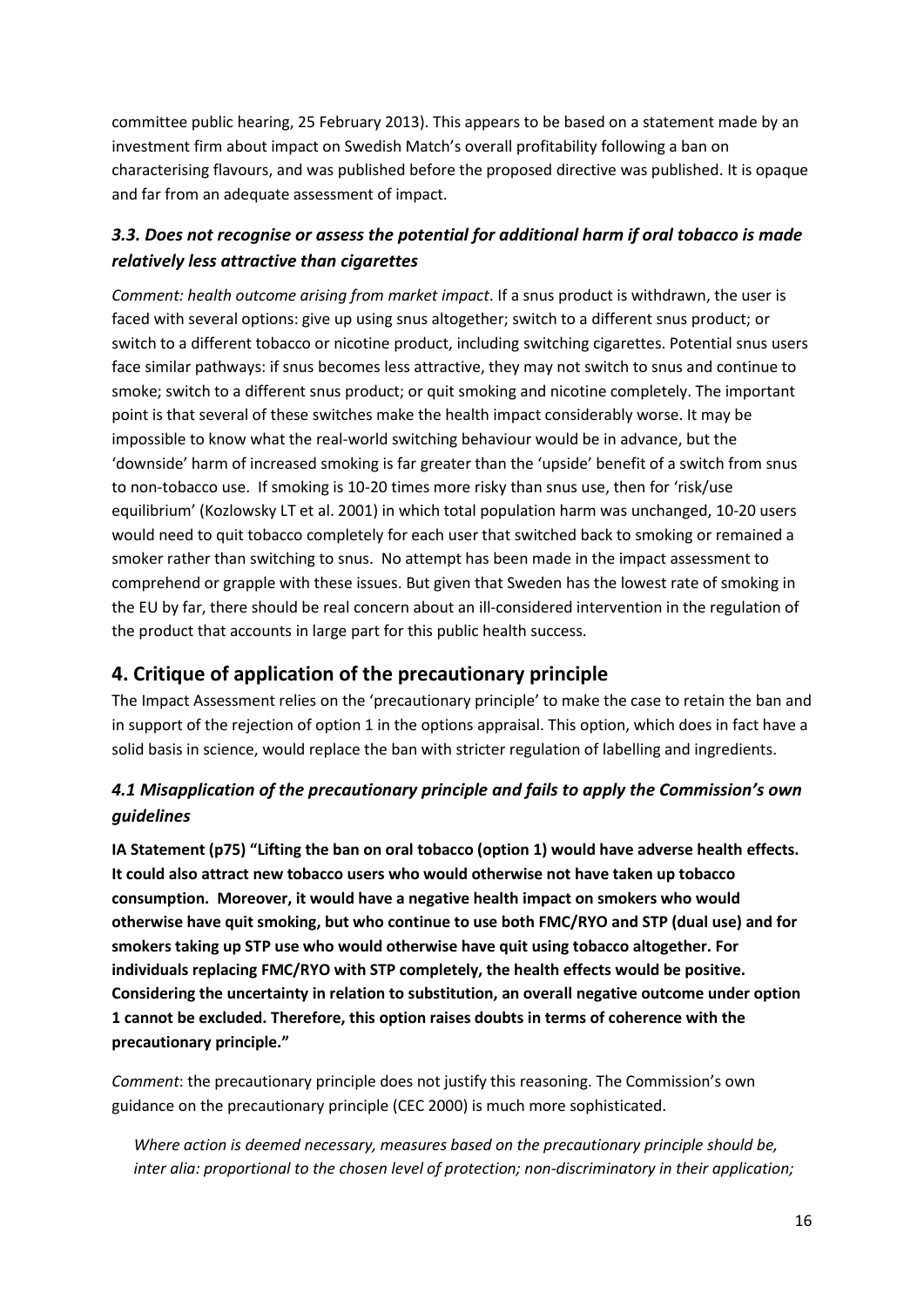*consistent with similar measures already taken; based on an examination of the potential benefits and costs of action or lack of action (including, where appropriate and feasible, an economic cost/benefit analysis); subject to review, in the light of new scientific data, and capable of assigning responsibility for producing the scientific evidence necessary for a more comprehensive risk assessment.*

Application of these principles suggests at least two significant failings in the Commission's argument. First, the ban is disproportionate and discriminatory, given that other smokeless tobaccos are not banned and cigarettes, the most hazardous of all forms of tobacco, remain by far the dominant market leader – tobacco users are free to start smoking with cigarettes and switch from low risk snus to smoking. As the earlier sections of this critique have shown, there is no credible evidence supporting the various hypotheses raised to justify retaining the ban on a precautionary basis. These hypotheses include: that it may prevent quitting (in fact oral tobacco supports cessation and helps smokers reduce risk); that it may lead to smoking initiation (there is no evidence for this, and smoking prevalence is much lower in countries where oral tobacco is widely available); that 'dual use' may be a problem (it is insignificant and may reduce consumption of cigarettes or be part of a transition). In those situations where people use snus who would otherwise have quit completely, their risk is quite small (at least 90% less than smoking), so measures to protect against this outcome should be proportionate to the risk. The precautionary principle does not provide *carte blanche* to take excessive action based on any hypothesis, no matter how tenuous and poorly supported by evidence.

Second, the risks to health associated with not allowing oral tobacco on the market have not been considered and weighed into the decision-making, but the Commission's guidance require a symmetrical assessment of the costs of acting and not acting. The available evidence strongly suggests there have been *significant health benefits* from the use of oral tobacco in Sweden and Norway, at both individual level and population level. Properly applied, the precautionary principle would more realistically justify lifting the ban because of the high risk to health arising from extra smoking if smokers are denied low risk alternative nicotine products, combined with relatively low risks associated with any additional use of oral tobacco. The ban is a more reckless option from a health perspective, *and therefore it is the preferred option – the ban – that should be challenged on precautionary grounds*.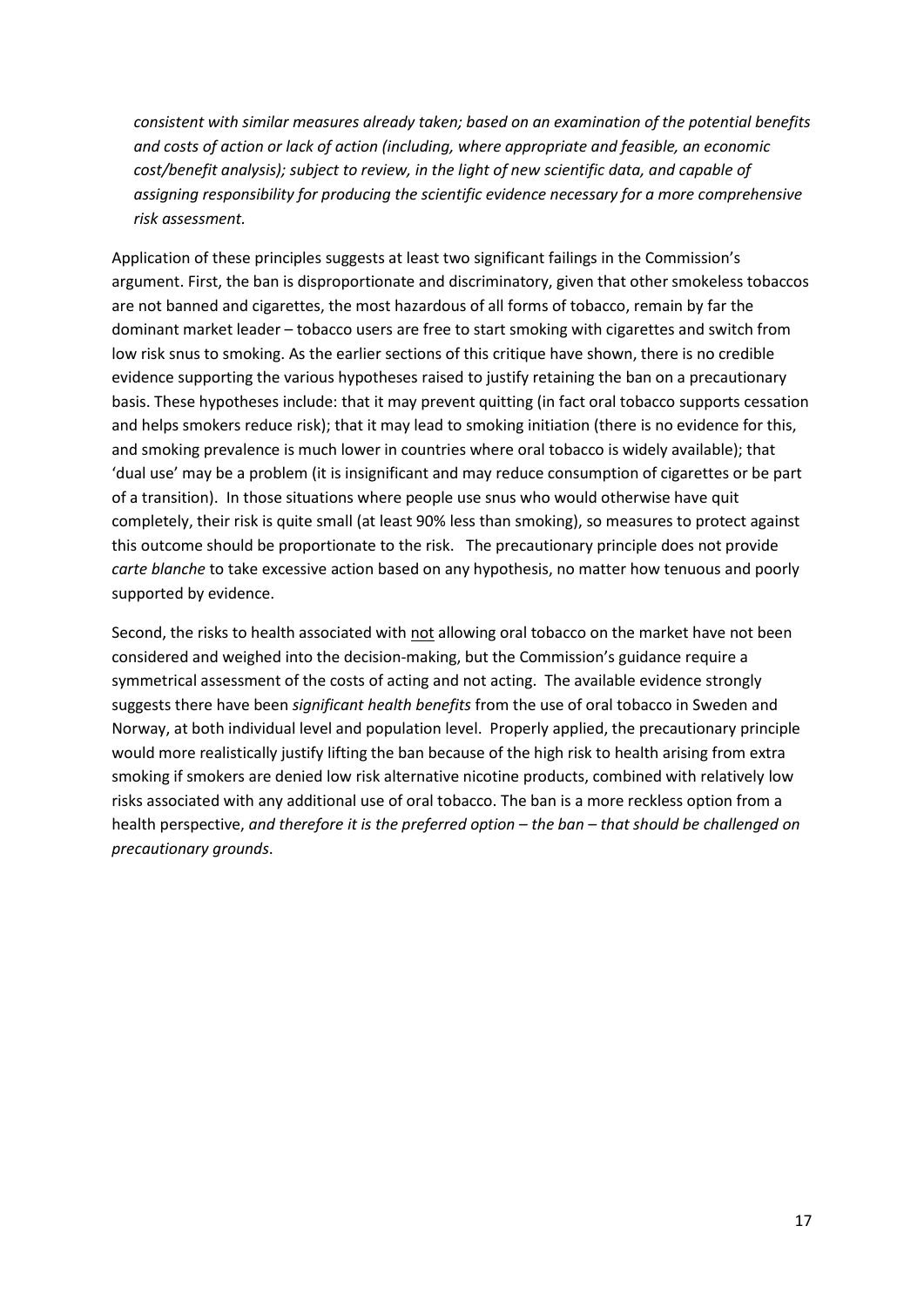### **References**

Axell T, Borland R, Britton J, Fagerström K, Foulds J, Gartner C, Hughes J, Jarvis M, Kozlowski L, Kunze M, Le Houezec J, Lund K, McNeill, Ramström L, Sweanor D. (2011) Letter to Commissioner Dalli, The advancement of the scientific basis for the EU Tobacco Products Directive. [\[Link\]](http://www.clivebates.com/?page_id=461)

Bertuccio P, La Vecchia C, Silverman DT, Petersen GM, Bracci M, Negri E, Li D, Risch HA, Olson S., Gallinger S, Miller AB, Bueno-de-Mesquita HB,Talamini R, Polesel J, Ghadirian P, Baghurst PA, Zatonski W, Fontham ET, Bamlet WR, Holly E., Lucenteforte E, Hassan M, Yu H, Kurtz RC, Cotterchio M, Su J, Maisonneuve P, Duell EJ, Bosetti C, and Boffetta P. (2011). Cigar and pipe smoking, smokeless tobacco use and pancreatic cancer: an analysis from the International Pancreatic Cancer Case-Control Consortium (PanC4) Ann Oncol Adv Access published January 18, 2011.

Boffetta P, Aagnes B, Weiderpass E, and Andersen A. (2005). Smokeless tobacco use and risk of cancer of the pancreas and other organs. Int J Cancer 114:992-995.

Boffetta P, Hecht S, Gray N, Gupta P, and Straif K. (2008). Smokeless tobacco and cancer. Lancet Oncol 9:667-675.

Borland R, Cooper J, McNeill A, O'Connor R, and Cummings KM. (2011a). Trends in beliefs about the harmfulness and use of stop-smoking medications and smokeless tobacco products among cigarettes smokers: Findings from the ITC four-country survey. Harm Red. J. 8:21 doi:10.1186/1477-7517-8-21

Borland R, Li L, Mortimer K, McNeill A, King B, and O'Connor RJ. (2011b). The acceptability of nicotine containing products as alternatives to cigarettes: Findings from two pilot studies. Harm Red J **8**:27 doi:10.1186/1477-7517-8-27

Caldwell B, Burgess C, and Crane J. (2009). Randomized crossover trial of the acceptability of snus, nicotine gum, and Zonnic therapy for smoking reduction in heavy smokers. Nic Tob Res doi: 10.1093/ntr/ntp189

CEC (2000). Commission of the European Communities. Communication from the Commission on the Precautionary Principle. COM(2000)1; Brussels, February 2000.

Eurobarometer (2012). TNS Opinion & Social at the request of Directorate-General Health and Consumers. Attitudes of Europeans Towards Tobacco. Special Eurobarometer 385. Fieldwork February 2012, publication Brussels, May 2012.

European Monitoring Centre for Drugs and Drug Addiction (EMCDDA) (2010). Harm reduction: evidence, impacts and challenges. EMCDDA scientific monograph No. 10. Lisbon: April 2010.

Frost-Pineda K, Appleton S, Fisher M, Fox K, Gaworski CL. (2010). Does dual use jeopardize the potential role of smokeless tobacco in harm reduction? Nico Tob Res. 2010 Nov;12(11):1055-67.

[Furberg H,](http://www.ncbi.nlm.nih.gov/pubmed?term=Furberg%20H%5BAuthor%5D&cauthor=true&cauthor_uid=18680625) [Lichtenstein P,](http://www.ncbi.nlm.nih.gov/pubmed?term=Lichtenstein%20P%5BAuthor%5D&cauthor=true&cauthor_uid=18680625) [Pedersen NL,](http://www.ncbi.nlm.nih.gov/pubmed?term=Pedersen%20NL%5BAuthor%5D&cauthor=true&cauthor_uid=18680625) [Bulik CM,](http://www.ncbi.nlm.nih.gov/pubmed?term=Bulik%20CM%5BAuthor%5D&cauthor=true&cauthor_uid=18680625) [Lerman C,](http://www.ncbi.nlm.nih.gov/pubmed?term=Lerman%20C%5BAuthor%5D&cauthor=true&cauthor_uid=18680625) [Sullivan PF.](http://www.ncbi.nlm.nih.gov/pubmed?term=Sullivan%20PF%5BAuthor%5D&cauthor=true&cauthor_uid=18680625) (2008). Snus use and other correlates of smoking cessation in the Swedish Twin Registry. Psychol Med. 38:1299-308.

Galanti MR, Rosendahl I, Post A, and Gilljam H. (2001). Early gender differences in adolescent tobacco use- the experience of a Swedish cohort. Scand J Public Health 29:314-317.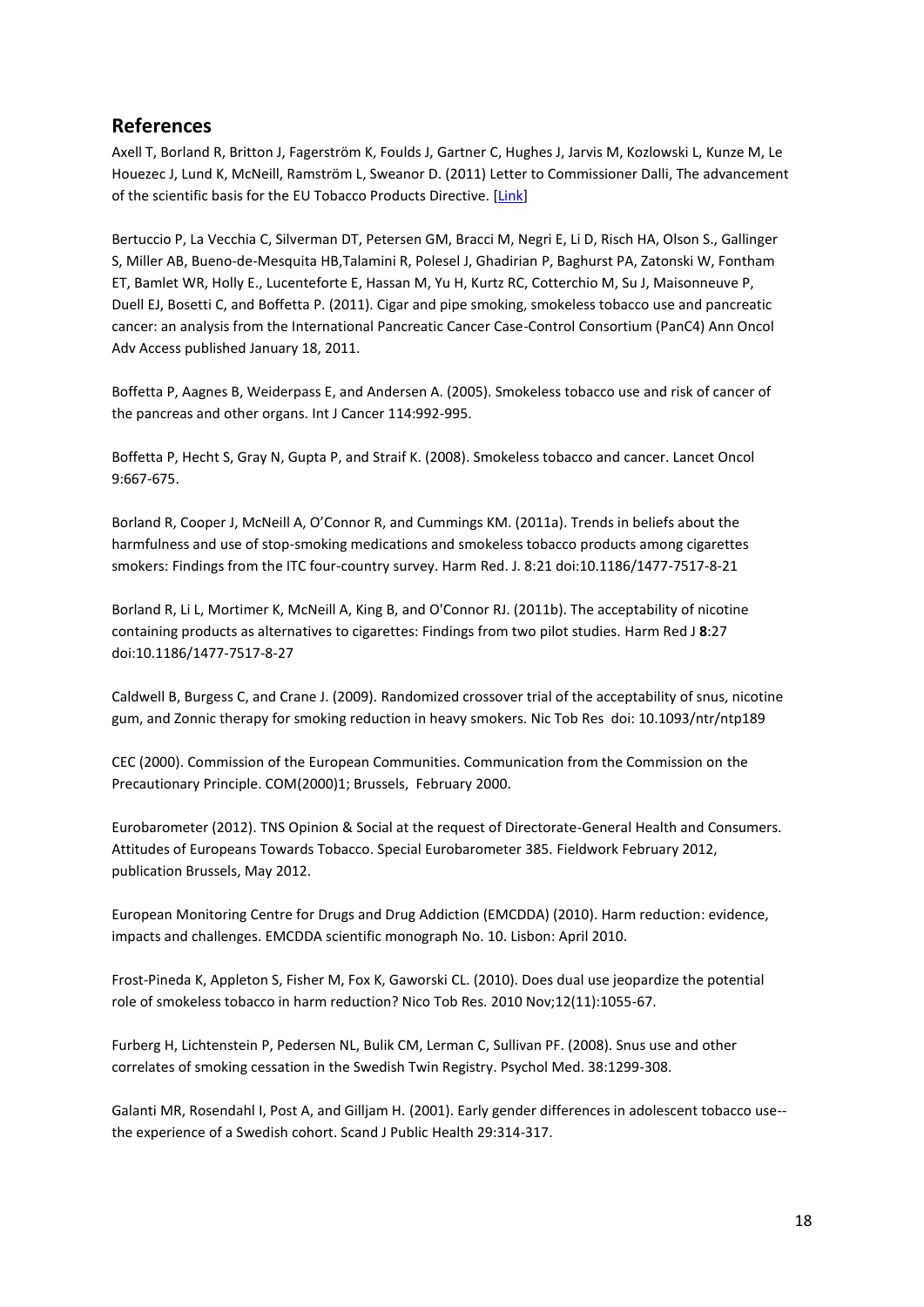Galanti MR, Rosendahl I, and Wickholm S. (2008). The development of tobacco use in adolescence among "snus starters" and "cigarette starters": An analysis of the Swedish "BROMS" cohort. Nicotine Tob Res 10:315-323.Gartner C and Hall W. 2009. The potential role of snus in tobacco harm reduction. Addiction 104:1586-1587.

Gartner C, Hall WD, Vos T, Bertram MY, Wallace AI, Lim SS. (2007). Assessment of Swedish snus for tobacco harm reduction: an epidemiological modelling study. Lancet 369:2010-4.

Gilljam H., & Galanti M.R. Role of snus (oral moist snuff) in smoking cessation and smoking reduction in Sweden. Addiction, 2003; 98: 1183-9.

Hansson J, Galanti MR,Hergens M-P, Fredlund P, Ahlbom A, Alfredsson L, Bellocco R, Eriksson M, Hallqvist J, Hedblad B, Jansson J-H, Nilsson P, Pedersen N, Trolle Lagerros Y, Östergren P-O, and Magnusson C. (2012). Use of snus and acute myocardial infarction: pooled analysis of eight prospective observational studies. Eur J Epidemiol

DOI 10.1007/s10654-012-9704-8.

[Hughes JR,](http://www.ncbi.nlm.nih.gov/pubmed?term=Hughes%20JR%5BAuthor%5D&cauthor=true&cauthor_uid=12612357) [Shiffman S,](http://www.ncbi.nlm.nih.gov/pubmed?term=Shiffman%20S%5BAuthor%5D&cauthor=true&cauthor_uid=12612357) [Callas P,](http://www.ncbi.nlm.nih.gov/pubmed?term=Callas%20P%5BAuthor%5D&cauthor=true&cauthor_uid=12612357) [Zhang J.](http://www.ncbi.nlm.nih.gov/pubmed?term=Zhang%20J%5BAuthor%5D&cauthor=true&cauthor_uid=12612357) (2003). A meta-analysis of the efficacy of over-the-counter nicotine replacement[. Tob Control](http://www.ncbi.nlm.nih.gov/pubmed/12612357) 12:21-7.

Kozlowski LT, Strasser AA, Giovino GA, Erickson PA, Terza JV Applying the risk/use equilibrium: use medicinal nicotine now for harm reduction. Tob Control 2001;10:201-203

Lagergren J, Bergstrom R, Lindgren A, and Nyren O. 2000. The role of tobacco, snuff and alcohol use in the aetiology of cancer of the oesophagus and gastric cardia. Int J Cancer 85:340-346.

Larsen E, Rise J, Lund KE. (2012). The relationship between snus use and smoking cognitions. Addiction research & Theory20: 447-455.

Lee PN and Hamling J. (2009a). The relation between smokeless tobacco and cancer in Northern Europe and North America. A commentary on differences between the conclusions reached by two recent reviews. BMC Cancer 9:256.

Lee PN and Hamling J. (2009b). The relation between smokeless tobacco and cancer in Northern Europe and North America. A commentary on differences between the conclusions reached by two recent reviews. BMC Cancer 9:256.

Lee PN. (2011). Summary of the epidemiological evidence relating snus to health. Reg. Tox. Pharm. 59**:**197- 214.

Lee PN. (2013). The effect on health of switching from cigarettes to snus - a review. Reg. Tox. Pharm. doi: http://dx.doi.org/10.1016/j.yrtph.2013.02.010

Levy DT, Mumford EA, Cummings KM, Gilpin EA, Giovino G, Hyland A, Sweanor D. and Warner KE. (2004). The relative risks of a low-nitrosamine smokeless tobacco product compared with smoking cigarettes: Estimates of a panel of experts. Cancer Epidemiol. Biomarkers Prev. 13:2035-42.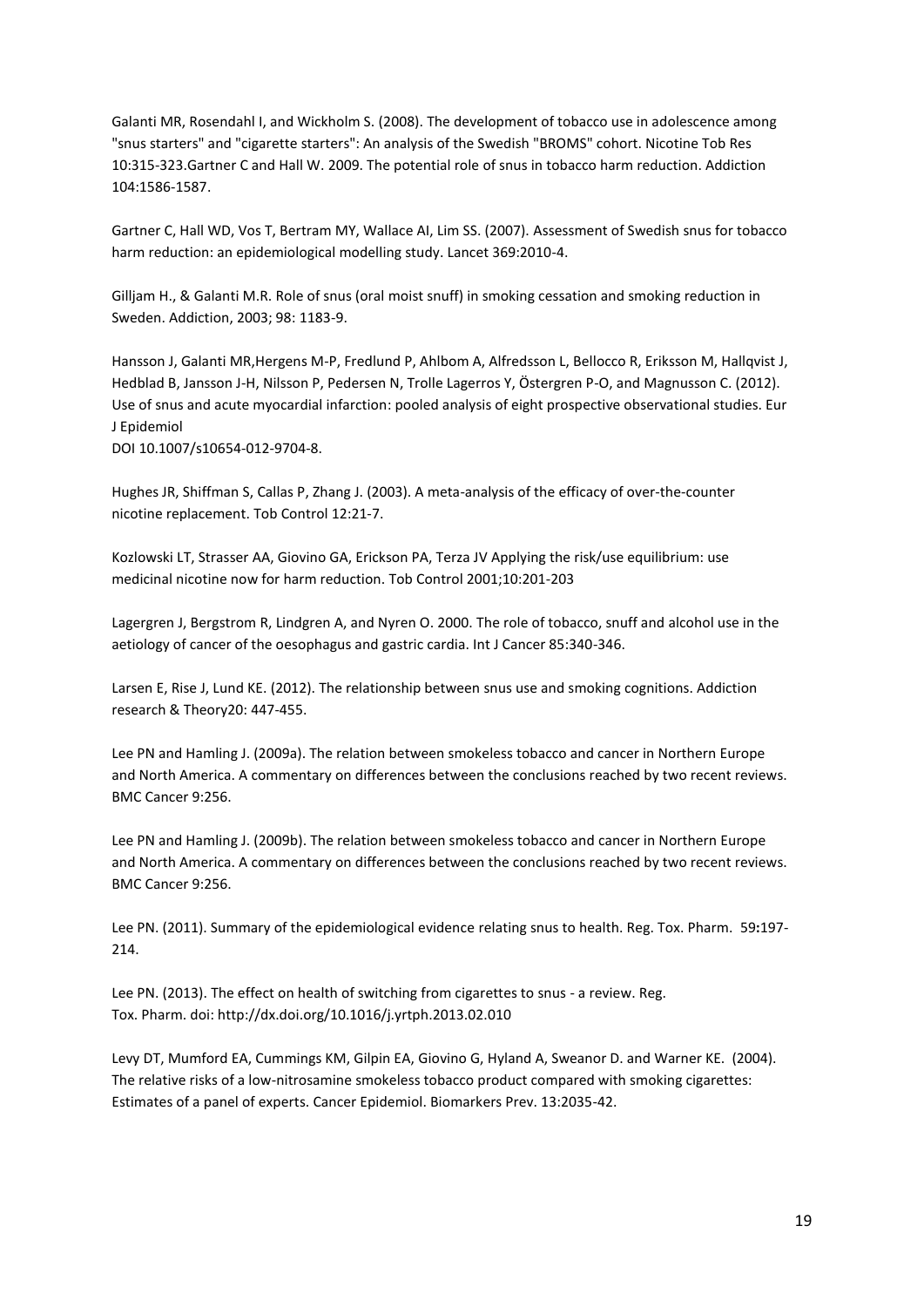Lewin F, Norell SE, Johansson H, Gustavsson P, Wennerberg J, Bjorklund A, and Rutqvist LE. 1998. Smoking tobacco, oral snuff, and alcohol in the etiology of squamous cell carcinoma of the head and neck: A population-based case: Referent study in Sweden. Cancer 82:1367-1375.

Lund I and Scheffels J. (2011). Perceptions of the Relative Harmfulness of Snus Among Norwegian General Practitioners and Their Effect on the Tendency to Recommend Snus in Smoking Cessation. Nic Tob Res Advance Access October 24, doi: 10.1093/ntr/ntr159

Lund KE, Scheffels J, and McNeill A. (2010).The association between use of snus and quit rates for smoking: results from seven Norwegian cross-sectional studies. Addiction doi:10.1111/j.1360-0443.2010.03122.x

Lund KE. (2012). Association between willingness to use snus to quit smoking and perception of relative risk between snus and cigarettes. Nic. Tob. Res. doi: 10.1093/ntr/nts077

Lund KE. Bruksmønsteret for snus i Norge. Foredrag . Tobakkskonferansen 2012. Helsedirektoratet. http://helsedirektoratet.no/Om/kurs-konferanser/Documents/tobakkskonferansen-2012/karl-erik-lundbruksmoenster-snus-norge.pdf

Lund KE, and McNeill (2012). Patterns of dual use of snus and cigarettes in a mature snus market. Nicotine & Tobacco Research. Published ahead of print, October 2012.

Lund KE, McNeill A, and Scheffels J. (2010). The use of snus for quitting smoking compared with medicinal products. Nic Tob. Res. 12: 817–22.

Luo J, Ye W, Zendehdel K, Adami J, Adami HO, Boffetta P, and Nyren O. (2007). Oral use of Swedish moist snuff (snus) and risk for cancer of the mouth, lung, and pancreas in male construction workers: a retrospective cohort study. Lancet 369:2015-2020.

Matrix Insight Ltd (2012) Economic analysis of the EU market of tobacco, nicotine and related products. For the Executive Agency for Health and Consumers (EAHC) acting on behalf of the European Commission. 2 May 2012.

Nilsson R. (2011). The molecular basis for induction of human cancers by tobacco specific nitrosamines. Reg Tox Pharm 60:268–280.

Ramström L and Foulds J. Role of snus in initiation and cessation of tobacco smoking in Sweden. (2006). Tobacco Control 15: 210-214.

Ramström L and Wikmans T. Trajectories for daily tobacco use among Swedish men and women age 18-79. FSI/ITS surveys 2003-2010. Available a[t http://www.](http://www/)tobaccofindings.org/tobaccofindings/

Royal College of Physicians (2007). Harm Reduction in Nicotine Addiction. Helping People Who Can't Quit. A report by the Tobacco Advisory Group of the Royal College of Physicians, October 2007. London: RCP.

Rutqvist LE. (2012). Population-based survey of cessation aids used by Swedish smokers. Harm Reduction Journal 9:38 doi:10.1186/1477-7517-9-38

Rutqvist LE, Curvall M, Hassler T, Ringberger T, Wahlberg I (2011). Swedish snus and the GothiaTek® standard. Harm Reduction Journal 8:11 doi:10.1186/1477-7517-8-11